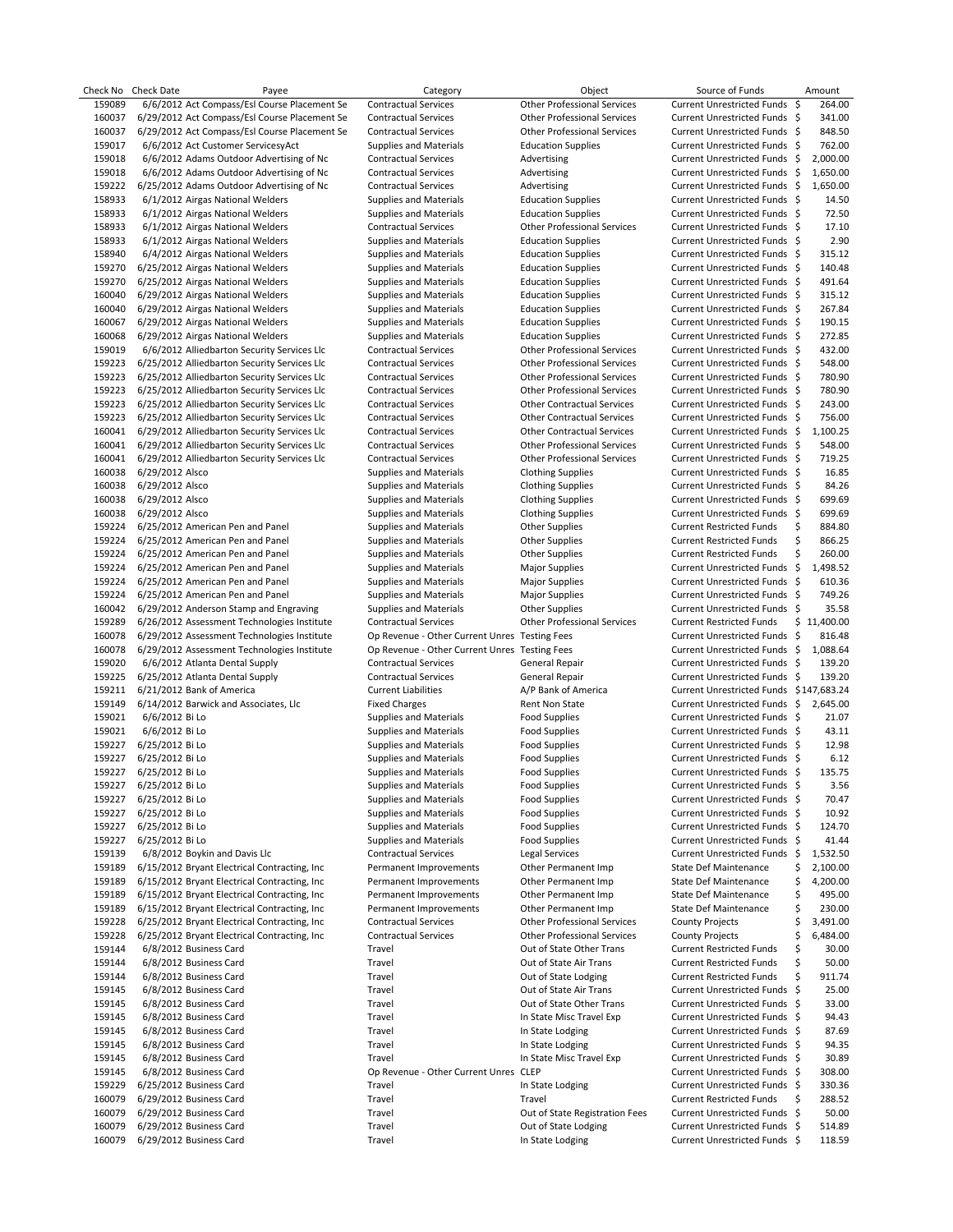| Check No | <b>Check Date</b>       | Payee | Category                              | Object                                       | Source of Funds                 |     | Amount   |
|----------|-------------------------|-------|---------------------------------------|----------------------------------------------|---------------------------------|-----|----------|
| 160079   | 6/29/2012 Business Card |       | Travel                                | Out of State Misc Travel                     | Current Unrestricted Funds \$   |     | 56.18    |
| 160079   | 6/29/2012 Business Card |       | Travel                                | In State Lodging                             | Current Unrestricted Funds \$   |     | 361.77   |
| 160079   | 6/29/2012 Business Card |       | Travel                                | Out of State Lodging                         | Current Unrestricted Funds \$   |     | 418.50   |
| 160079   | 6/29/2012 Business Card |       | Travel                                | Out of State Other Trans                     | Current Unrestricted Funds \$   |     | 39.60    |
| 160079   | 6/29/2012 Business Card |       | Travel                                | Out of State Air Trans                       | Current Unrestricted Funds \$   |     | 50.00    |
| 160079   | 6/29/2012 Business Card |       | Travel                                | Out of State Air Trans                       | Current Unrestricted Funds \$   |     | 50.00    |
| 160079   | 6/29/2012 Business Card |       | Travel                                | Out of State Misc Travel                     | Current Unrestricted Funds \$   |     | 20.00    |
| 160079   | 6/29/2012 Business Card |       | Travel                                | Out of State Misc Travel                     | Current Unrestricted Funds \$   |     | 20.00    |
| 160079   | 6/29/2012 Business Card |       | Travel                                | Out of State Air Trans                       | Current Unrestricted Funds \$   |     | 50.00    |
| 160079   | 6/29/2012 Business Card |       | Travel                                | Out of State Other Trans                     | Current Unrestricted Funds \$   |     | 59.00    |
| 160079   | 6/29/2012 Business Card |       | Travel                                | Out of State Misc Travel                     | Current Unrestricted Funds \$   |     | 59.00    |
| 160079   | 6/29/2012 Business Card |       | Travel                                | Out of State Lodging                         | Current Unrestricted Funds \$   |     | 588.75   |
| 160080   | 6/29/2012 Business Card |       | Travel                                | Out of State Air Trans                       | Current Unrestricted Funds \$   |     | 179.00   |
| 160080   | 6/29/2012 Business Card |       | Travel                                | Out of State Misc Travel                     | Current Unrestricted Funds \$   |     | 33.00    |
| 160080   | 6/29/2012 Business Card |       | Travel                                | Out of State Lodging                         | Current Unrestricted Funds \$   |     | 748.86   |
| 160080   | 6/29/2012 Business Card |       | Travel                                | Out of State Air Trans                       | <b>Current Restricted Funds</b> | \$  | 25.00    |
| 160080   | 6/29/2012 Business Card |       | Travel                                | Out of State Lodging                         | Current Unrestricted Funds \$   |     | 911.74   |
| 160080   | 6/29/2012 Business Card |       | Travel                                | Out of State Lodging                         | Current Unrestricted Funds \$   |     | 171.75   |
| 160080   | 6/29/2012 Business Card |       | Travel                                | Out of State Lodging                         | Current Unrestricted Funds \$   |     | 698.24   |
| 160080   | 6/29/2012 Business Card |       | Travel                                | Out of State Air Trans                       | Current Unrestricted Funds \$   |     | 50.00    |
| 160080   | 6/29/2012 Business Card |       | Travel                                | Out of State Misc Travel                     | Current Unrestricted Funds \$   |     | 20.00    |
| 160080   | 6/29/2012 Business Card |       | Travel                                | Out of State Other Trans                     | Current Unrestricted Funds \$   |     | 95.60    |
| 160081   | 6/29/2012 Business Card |       | <b>Supplies and Materials</b>         | <b>Food Supplies</b>                         | Current Unrestricted Funds \$   |     | 26.75    |
| 160081   | 6/29/2012 Business Card |       | <b>Supplies and Materials</b>         | <b>Food Supplies</b>                         | <b>Current Restricted Funds</b> | \$  | 81.80    |
| 160081   | 6/29/2012 Business Card |       | <b>Supplies and Materials</b>         | <b>Food Supplies</b>                         | Current Unrestricted Funds \$   |     | 15.89    |
| 160081   | 6/29/2012 Business Card |       | <b>Supplies and Materials</b>         | <b>Food Supplies</b>                         | Current Unrestricted Funds \$   |     | 339.90   |
| 160081   | 6/29/2012 Business Card |       | Supplies and Materials                | <b>Food Supplies</b>                         | Current Unrestricted Funds \$   |     | 140.00   |
| 160081   | 6/29/2012 Business Card |       | Travel                                | Out of State Misc Travel                     | Current Unrestricted Funds \$   |     | 16.00    |
| 160081   | 6/29/2012 Business Card |       | Travel                                | Out of State Lodging                         | Current Unrestricted Funds \$   |     | 626.04   |
| 160081   | 6/29/2012 Business Card |       | Travel                                | Out of State Air Trans                       | Current Unrestricted Funds \$   |     | 50.00    |
| 160081   | 6/29/2012 Business Card |       | Travel                                | Out of State Lodging                         | Current Unrestricted Funds \$   |     | 419.43   |
| 160081   | 6/29/2012 Business Card |       | Travel                                | Out of State Lodging                         | Current Unrestricted Funds \$   |     | 176.96   |
| 160081   | 6/29/2012 Business Card |       | Travel                                | Out of State Lodging                         | Current Unrestricted Funds \$   |     | 567.00   |
| 160082   | 6/29/2012 Business Card |       | Travel                                | Out of State Air Trans                       | Current Unrestricted Funds \$   |     | 52.00    |
| 160082   | 6/29/2012 Business Card |       | Travel                                | Out of State Misc Travel                     | Current Unrestricted Funds \$   |     | 42.00    |
| 160082   | 6/29/2012 Business Card |       | Travel                                | Out of State Lodging                         | Current Unrestricted Funds \$   |     | 1,161.28 |
| 160082   | 6/29/2012 Business Card |       | Travel                                | Out of State Air Trans                       | Current Unrestricted Funds \$   |     | 50.00    |
| 160082   | 6/29/2012 Business Card |       | Travel                                | Out of State Other Trans                     | Current Unrestricted Funds \$   |     | 58.00    |
| 160082   | 6/29/2012 Business Card |       | Travel                                | Out of State Misc Travel                     | Current Unrestricted Funds \$   |     | 16.00    |
| 160082   |                         |       | Travel                                |                                              | Current Unrestricted Funds \$   |     | 627.75   |
| 160082   | 6/29/2012 Business Card |       | Travel                                | Out of State Lodging<br>Out of State Lodging |                                 |     | 110.88   |
|          | 6/29/2012 Business Card |       |                                       |                                              | Current Unrestricted Funds \$   |     |          |
| 160082   | 6/29/2012 Business Card |       | Travel                                | Out of State Lodging                         | Current Unrestricted Funds \$   |     | 418.50   |
| 160082   | 6/29/2012 Business Card |       | Travel                                | Out of State Air Trans                       | Current Unrestricted Funds \$   |     | 50.00    |
| 160082   | 6/29/2012 Business Card |       | Travel                                | Out of State Misc Travel                     | Current Unrestricted Funds \$   |     | 16.00    |
| 160082   | 6/29/2012 Business Card |       | Op Revenue - Other Current Unres CLEP |                                              | Current Unrestricted Funds \$   |     | 77.00    |
| 160094   | 6/29/2012 Business Card |       | Travel                                | Out of State Misc Travel                     | Current Unrestricted Funds \$   |     | 44.45    |
| 160094   | 6/29/2012 Business Card |       | Travel                                | In State Lodging                             | Current Unrestricted Funds \$   |     | 220.24   |
| 160094   | 6/29/2012 Business Card |       | Travel                                | In State Lodging                             | Current Unrestricted Funds \$   |     | 209.25   |
| 160094   | 6/29/2012 Business Card |       | Travel                                | In State Lodging                             | Current Unrestricted Funds \$   |     | 209.25   |
| 160094   | 6/29/2012 Business Card |       | Travel                                | In State Lodging                             | Current Unrestricted Funds \$   |     | 209.25   |
| 160094   | 6/29/2012 Business Card |       | Traveı                                | In State Lodging                             | Current Unrestricted Funds \$   |     | 1,101.95 |
| 160095   | 6/29/2012 Business Card |       | Travel                                | Out of State Lodging                         | Current Unrestricted Funds \$   |     | 335.61   |
| 160095   | 6/29/2012 Business Card |       | Travel                                | Out of State Misc Travel                     | Current Unrestricted Funds \$   |     | 58.28    |
| 160095   | 6/29/2012 Business Card |       | Travel                                | Travel                                       | Current Unrestricted Funds \$   |     | 110.21   |
| 160095   | 6/29/2012 Business Card |       | Travel                                | Out of State Lodging                         | Current Unrestricted Funds \$   |     | 335.61   |
| 160095   | 6/29/2012 Business Card |       | Travel                                | Out of State Lodging                         | Current Unrestricted Funds \$   |     | 209.25   |
| 160095   | 6/29/2012 Business Card |       | <b>Supplies and Materials</b>         | <b>Food Supplies</b>                         | Current Unrestricted Funds \$   |     | 442.14   |
| 160095   | 6/29/2012 Business Card |       | Op Revenue - Other Current Unres CLEP |                                              | Current Unrestricted Funds \$   |     | 440.25   |
| 160096   | 6/29/2012 Business Card |       | <b>Supplies and Materials</b>         | <b>Food Supplies</b>                         | Current Unrestricted Funds \$   |     | 129.71   |
| 160096   | 6/29/2012 Business Card |       | Travel                                | Travel                                       | Current Unrestricted Funds \$   |     | 119.06   |
| 160097   | 6/29/2012 Business Card |       | <b>Supplies and Materials</b>         | <b>Food Supplies</b>                         | Current Unrestricted Funds \$   |     | 42.70    |
| 160097   | 6/29/2012 Business Card |       | <b>Supplies and Materials</b>         | <b>Food Supplies</b>                         | <b>Current Restricted Funds</b> | \$  | 404.92   |
| 160097   | 6/29/2012 Business Card |       | <b>Supplies and Materials</b>         | <b>Food Supplies</b>                         | Current Unrestricted Funds \$   |     | 95.35    |
| 160097   | 6/29/2012 Business Card |       | <b>Supplies and Materials</b>         | <b>Food Supplies</b>                         | Current Unrestricted Funds \$   |     | 590.10   |
| 160097   | 6/29/2012 Business Card |       | <b>Supplies and Materials</b>         | <b>Food Supplies</b>                         | Current Unrestricted Funds \$   |     | 56.45    |
| 160097   | 6/29/2012 Business Card |       | Travel                                | Travel                                       | Current Unrestricted Funds \$   |     | 177.74   |
| 160097   | 6/29/2012 Business Card |       | Travel                                | Out of State Lodging                         | Current Unrestricted Funds \$   |     | 110.88   |
| 160097   | 6/29/2012 Business Card |       | <b>Supplies and Materials</b>         | <b>Food Supplies</b>                         | Current Unrestricted Funds \$   |     | 388.00   |
| 160097   | 6/29/2012 Business Card |       | Travel                                | Out of State Lodging                         | Current Unrestricted Funds \$   |     | 154.79   |
| 160097   | 6/29/2012 Business Card |       | Op Revenue - Other Current Unres      | <b>CLEP</b>                                  | Current Unrestricted Funds \$   |     | 539.00   |
| 160100   | 6/29/2012 Business Card |       | Travel                                | Out of State Lodging                         | <b>Current Restricted Funds</b> | \$  | 601.00   |
| 160100   | 6/29/2012 Business Card |       | Travel                                | Out of State Misc Travel                     | Current Unrestricted Funds      | -\$ | 131.78   |
| 160100   | 6/29/2012 Business Card |       | Travel                                | Out of State Lodging                         | Current Unrestricted Funds \$   |     | 47.16    |
| 160100   | 6/29/2012 Business Card |       | Travel                                | Out of State Lodging                         | <b>Current Restricted Funds</b> | \$  | 663.21   |
| 160101   | 6/29/2012 Business Card |       | Travel                                | In State Lodging                             | <b>Current Restricted Funds</b> | \$  | 103.96   |
| 160101   | 6/29/2012 Business Card |       | Travel                                | Out of State Lodging                         | Current Unrestricted Funds \$   |     | 657.51   |
| 160101   | 6/29/2012 Business Card |       | Travel                                | Out of State Air Trans                       | Current Unrestricted Funds \$   |     | 50.00    |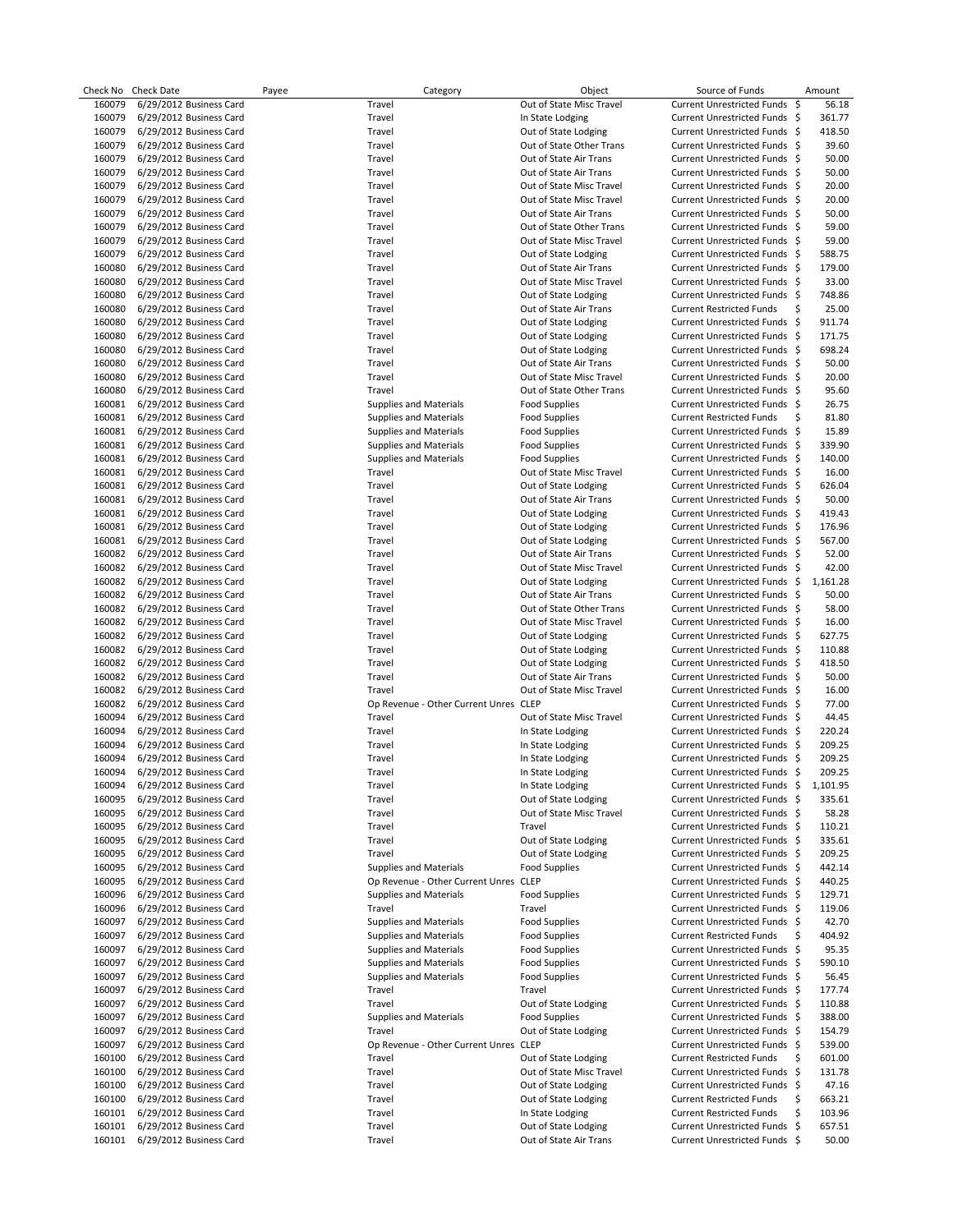| Check No | <b>Check Date</b>                            | Payee | Category                              | Object                             | Source of Funds                   | Amount         |
|----------|----------------------------------------------|-------|---------------------------------------|------------------------------------|-----------------------------------|----------------|
| 160101   | 6/29/2012 Business Card                      |       | Travel                                | Out of State Air Trans             | <b>Current Unrestricted Funds</b> | \$<br>50.00    |
| 160101   | 6/29/2012 Business Card                      |       | Travel                                | Out of State Lodging               | Current Unrestricted Funds \$     | 657.61         |
| 160102   | 6/29/2012 Business Card                      |       | Travel                                | In State Lodging                   | Current Unrestricted Funds \$     | 816.96         |
| 160103   | 6/29/2012 Business Card                      |       | Travel                                | Out of State Lodging               | <b>Current Restricted Funds</b>   | \$<br>694.92   |
|          |                                              |       |                                       |                                    |                                   |                |
| 160104   | 6/29/2012 Business Card                      |       | Travel                                | Out of State Lodging               | <b>Current Restricted Funds</b>   | \$<br>288.52   |
| 160105   | 6/29/2012 Business Card                      |       | <b>Supplies and Materials</b>         | <b>Food Supplies</b>               | Current Unrestricted Funds \$     | 356.58         |
| 160106   | 6/29/2012 Business Card                      |       | Travel                                | Out of State Lodging               | Current Unrestricted Funds \$     | 335.61         |
| 160107   | 6/29/2012 Business Card                      |       | Travel                                | Out of State Lodging               | Current Unrestricted Funds \$     | 620.22         |
| 160107   | 6/29/2012 Business Card                      |       | Travel                                | Out of State Air Trans             | Current Unrestricted Funds \$     | 50.00          |
| 160107   | 6/29/2012 Business Card                      |       | Travel                                | Out of State Other Trans           | Current Unrestricted Funds \$     | 75.15          |
|          |                                              |       |                                       | Out of State Lodging               | Current Unrestricted Funds \$     | 488.10         |
| 160107   | 6/29/2012 Business Card                      |       | Travel                                |                                    |                                   |                |
| 160107   | 6/29/2012 Business Card                      |       | Travel                                | Out of State Lodging               | Current Unrestricted Funds \$     | 1,196.16       |
| 160107   | 6/29/2012 Business Card                      |       | Travel                                | Travel                             | <b>Current Restricted Funds</b>   | \$<br>1,074.69 |
| 160107   | 6/29/2012 Business Card                      |       | Travel                                | In State Lodging                   | <b>Current Restricted Funds</b>   | \$<br>147.07   |
| 160107   | 6/29/2012 Business Card                      |       | Travel                                | In State Transportation            | <b>Current Restricted Funds</b>   | \$<br>44.75    |
| 160108   | 6/29/2012 Business Card                      |       | Travel                                | Out of State Air Trans             | <b>Current Restricted Funds</b>   | \$<br>23.00    |
| 160108   | 6/29/2012 Business Card                      |       | Travel                                | Out of State Lodging               | <b>Current Restricted Funds</b>   | \$<br>949.20   |
|          |                                              |       | Travel                                |                                    |                                   | 55.72          |
| 160108   | 6/29/2012 Business Card                      |       |                                       | In State Lodging                   | Current Unrestricted Funds \$     |                |
| 160108   | 6/29/2012 Business Card                      |       | Travel                                | Out of State Lodging               | Current Unrestricted Funds \$     | 241.50         |
| 160108   | 6/29/2012 Business Card                      |       | Op Revenue - Other Current Unres CLEP |                                    | Current Unrestricted Funds \$     | 360.00         |
| 160108   | 6/29/2012 Business Card                      |       | Travel                                | Out of State Air Trans             | Current Unrestricted Funds \$     | 50.00          |
| 160108   | 6/29/2012 Business Card                      |       | Travel                                | Out of State Misc Travel           | Current Unrestricted Funds \$     | 20.00          |
| 160108   | 6/29/2012 Business Card                      |       | Travel                                | Out of State Lodging               | Current Unrestricted Funds \$     | 585.68         |
| 160108   | 6/29/2012 Business Card                      |       | Travel                                | Out of State Other Trans           | Current Unrestricted Funds \$     | 22.00          |
|          |                                              |       |                                       |                                    |                                   |                |
| 160108   | 6/29/2012 Business Card                      |       | Travel                                | Out of State Air Trans             | Current Unrestricted Funds \$     | 50.00          |
| 160108   | 6/29/2012 Business Card                      |       | Travel                                | Out of State Lodging               | Current Unrestricted Funds \$     | 744.56         |
| 160108   | 6/29/2012 Business Card                      |       | Travel                                | Out of State Air Trans             | Current Unrestricted Funds \$     | 120.00         |
| 160108   | 6/29/2012 Business Card                      |       | Travel                                | Out of State Other Trans           | Current Unrestricted Funds \$     | 65.00          |
| 160108   | 6/29/2012 Business Card                      |       | Travel                                | Out of State Lodging               | Current Unrestricted Funds \$     | 398.72         |
| 160109   | 6/29/2012 Business Card                      |       | Travel                                | Out of State Lodging               | <b>Current Restricted Funds</b>   | \$<br>839.84   |
|          |                                              |       |                                       |                                    |                                   |                |
| 160109   | 6/29/2012 Business Card                      |       | Travel                                | Travel                             | <b>Current Restricted Funds</b>   | \$<br>30.00    |
| 160109   | 6/29/2012 Business Card                      |       | Travel                                | Out of State Lodging               | Current Unrestricted Funds \$     | 1,190.40       |
| 160109   | 6/29/2012 Business Card                      |       | Travel                                | Travel                             | <b>Current Restricted Funds</b>   | \$<br>1,433.60 |
| 160109   | 6/29/2012 Business Card                      |       | Travel                                | Out of State Lodging               | Current Unrestricted Funds \$     | 1,168.16       |
| 160109   | 6/29/2012 Business Card                      |       | Travel                                | Travel                             | <b>Current Restricted Funds</b>   | \$<br>2,130.80 |
| 160109   | 6/29/2012 Business Card                      |       | Op Revenue - Other Current Unres      | <b>CLEP</b>                        | Current Unrestricted Funds \$     | 576.00         |
|          |                                              |       |                                       |                                    |                                   |                |
| 159022   | 6/6/2012 C C Dickson                         |       | <b>Contractual Services</b>           | General Repair                     | Current Unrestricted Funds \$     | 369.15         |
| 159230   | 6/25/2012 Canteen Vending                    |       | <b>Supplies and Materials</b>         | <b>Food Supplies</b>               | Current Unrestricted Funds \$     | 445.44         |
| 159230   | 6/25/2012 Canteen Vending                    |       | <b>Supplies and Materials</b>         | <b>Food Supplies</b>               | Current Unrestricted Funds \$     | 169.18         |
| 159230   | 6/25/2012 Canteen Vending                    |       | <b>Supplies and Materials</b>         | <b>Food Supplies</b>               | Current Unrestricted Funds \$     | 131.91         |
| 159230   | 6/25/2012 Canteen Vending                    |       | <b>Supplies and Materials</b>         | <b>Food Supplies</b>               | Current Unrestricted Funds \$     | 358.38         |
| 159230   | 6/25/2012 Canteen Vending                    |       | <b>Supplies and Materials</b>         | <b>Food Supplies</b>               | Current Unrestricted Funds \$     | 418.39         |
| 159023   | 6/6/2012 Cardinal Health                     |       | <b>Supplies and Materials</b>         | <b>Education Supplies</b>          | Current Unrestricted Funds \$     | 56.52          |
|          |                                              |       |                                       |                                    |                                   |                |
| 159023   | 6/6/2012 Cardinal Health                     |       | <b>Supplies and Materials</b>         | <b>Education Supplies</b>          | Current Unrestricted Funds \$     | 28.98          |
| 159023   | 6/6/2012 Cardinal Health                     |       | <b>Supplies and Materials</b>         | <b>Education Supplies</b>          | Current Unrestricted Funds \$     | 137.88         |
| 159023   | 6/6/2012 Cardinal Health                     |       | <b>Supplies and Materials</b>         | <b>Education Supplies</b>          | Current Unrestricted Funds \$     | 253.24         |
| 159023   | 6/6/2012 Cardinal Health                     |       | <b>Supplies and Materials</b>         | <b>Education Supplies</b>          | Current Unrestricted Funds \$     | 137.88         |
| 159023   | 6/6/2012 Cardinal Health                     |       | <b>Supplies and Materials</b>         | <b>Education Supplies</b>          | Current Unrestricted Funds \$     | 30.00          |
| 159023   | 6/6/2012 Cardinal Health                     |       | <b>Supplies and Materials</b>         | <b>Education Supplies</b>          | Current Unrestricted Funds \$     | 110.65         |
| 159023   | 6/6/2012 Cardinal Health                     |       | <b>Supplies and Materials</b>         | <b>Education Supplies</b>          | Current Unrestricted Funds \$     | 0.15           |
|          |                                              |       |                                       |                                    |                                   |                |
| 159023   | 6/6/2012 Cardinal Health                     |       | <b>Supplies and Materials</b>         | <b>Education Supplies</b>          | Current Unrestricted Funds \$     | (0.15)         |
| 159023   | 6/6/2012 Cardinal Health                     |       | <b>Supplies and Materials</b>         | <b>Education Supplies</b>          | Current Unrestricted Funds \$     | 28.00          |
| 159231   | 6/25/2012 Cardinal Health                    |       | <b>Supplies and Materials</b>         | <b>Education Supplies</b>          | Current Unrestricted Funds \$     | 992.00         |
| 159231   | 6/25/2012 Cardinal Health                    |       | <b>Supplies and Materials</b>         | <b>Education Supplies</b>          | Current Unrestricted Funds \$     | 442.44         |
| 159231   | 6/25/2012 Cardinal Health                    |       | <b>Supplies and Materials</b>         | <b>Education Supplies</b>          | Current Unrestricted Funds \$     | 444.00         |
| 159231   | 6/25/2012 Cardinal Health                    |       | <b>Supplies and Materials</b>         | <b>Education Supplies</b>          | Current Unrestricted Funds \$     | 129.00         |
| 159231   | 6/25/2012 Cardinal Health                    |       | <b>Supplies and Materials</b>         | <b>Education Supplies</b>          | Current Unrestricted Funds \$     | 6.80           |
|          |                                              |       |                                       |                                    |                                   |                |
| 159232   | 6/25/2012 Career Step Llc                    |       | <b>Contractual Services</b>           | <b>Other Professional Services</b> | Current Unrestricted Funds \$     | 3,319.90       |
| 159232   | 6/25/2012 Career Step Llc                    |       | <b>Contractual Services</b>           | <b>Other Professional Services</b> | Current Unrestricted Funds \$     | 4,139.85       |
| 159232   | 6/25/2012 Career Step Llc                    |       | <b>Contractual Services</b>           | <b>Other Professional Services</b> | Current Unrestricted Funds \$     | 1,989.95       |
| 159232   | 6/25/2012 Career Step Llc                    |       | <b>Contractual Services</b>           | <b>Other Professional Services</b> | Current Unrestricted Funds \$     | 1,659.95       |
| 159024   | 6/6/2012 Caretaker Management Service Inc    |       | <b>Contractual Services</b>           | <b>Other Professional Services</b> | Current Unrestricted Funds \$     | 850.00         |
| 160045   | 6/29/2012 Caretaker Management Service Inc   |       | <b>Contractual Services</b>           | <b>Other Professional Services</b> | Current Unrestricted Funds \$     | 850.00         |
|          | 6/29/2012 Caretaker Management Service Inc   |       |                                       |                                    |                                   |                |
| 160045   |                                              |       | <b>Contractual Services</b>           | <b>Other Professional Services</b> | Current Unrestricted Funds \$     |                |
| 160046   | 6/29/2012 Carolina Landscape Supplies, Inc   |       | <b>Supplies and Materials</b>         | <b>Maintenance Supplies</b>        | Current Unrestricted Funds \$     | 2,070.00       |
| 160046   | 6/29/2012 Carolina Landscape Supplies, Inc.  |       | <b>Supplies and Materials</b>         | <b>Maintenance Supplies</b>        | Current Unrestricted Funds \$     | 175.00         |
| 160046   | 6/29/2012 Carolina Landscape Supplies, Inc   |       | <b>Supplies and Materials</b>         | <b>Maintenance Supplies</b>        | Current Unrestricted Funds \$     | 52.50          |
| 159233   | 6/25/2012 Catawba Asphalt Paving Co          |       | <b>Contractual Services</b>           | General Repair                     | Current Unrestricted Funds \$     | 2,289.72       |
| 159098   | 6/8/2012 Catawba Regional Council of Governm |       | <b>Supplies and Materials</b>         | Other Supplies                     | Current Unrestricted Funds \$     | 450.00         |
| 159217   | 6/22/2012 Chester County Chamber of Commerce |       | <b>Fixed Charges</b>                  | Dues & Membership Fees             | <b>Current Restricted Funds</b>   | \$<br>125.00   |
| 158931   | 6/1/2012 Chester Metropolitan District       |       | <b>Contractual Services</b>           | Utilities                          | Current Unrestricted Funds \$     |                |
|          |                                              |       |                                       |                                    |                                   | 57.26          |
| 159221   | 6/22/2012 Chester Metropolitan District      |       | <b>Contractual Services</b>           | Utilities                          | Current Unrestricted Funds \$     | 385.51         |
| 159221   | 6/22/2012 Chester Metropolitan District      |       | <b>Contractual Services</b>           | Utilities                          | Current Unrestricted Funds \$     | 76.76          |
| 159203   | 6/20/2012 Chester News and Reporter          |       | <b>Contractual Services</b>           | Advertising                        | Current Unrestricted Funds \$     | 100.00         |
| 159203   | 6/20/2012 Chester News and Reporter          |       | <b>Contractual Services</b>           | Advertising                        | Current Unrestricted Funds \$     | 100.00         |
| 159203   | 6/20/2012 Chester News and Reporter          |       | <b>Contractual Services</b>           | Advertising                        | Current Unrestricted Funds \$     | 100.00         |
| 159204   | 6/20/2012 Chester Rental Uniform             |       | <b>Supplies and Materials</b>         | <b>Clothing Supplies</b>           | Current Unrestricted Funds \$     | 12.18          |
|          |                                              |       |                                       |                                    |                                   |                |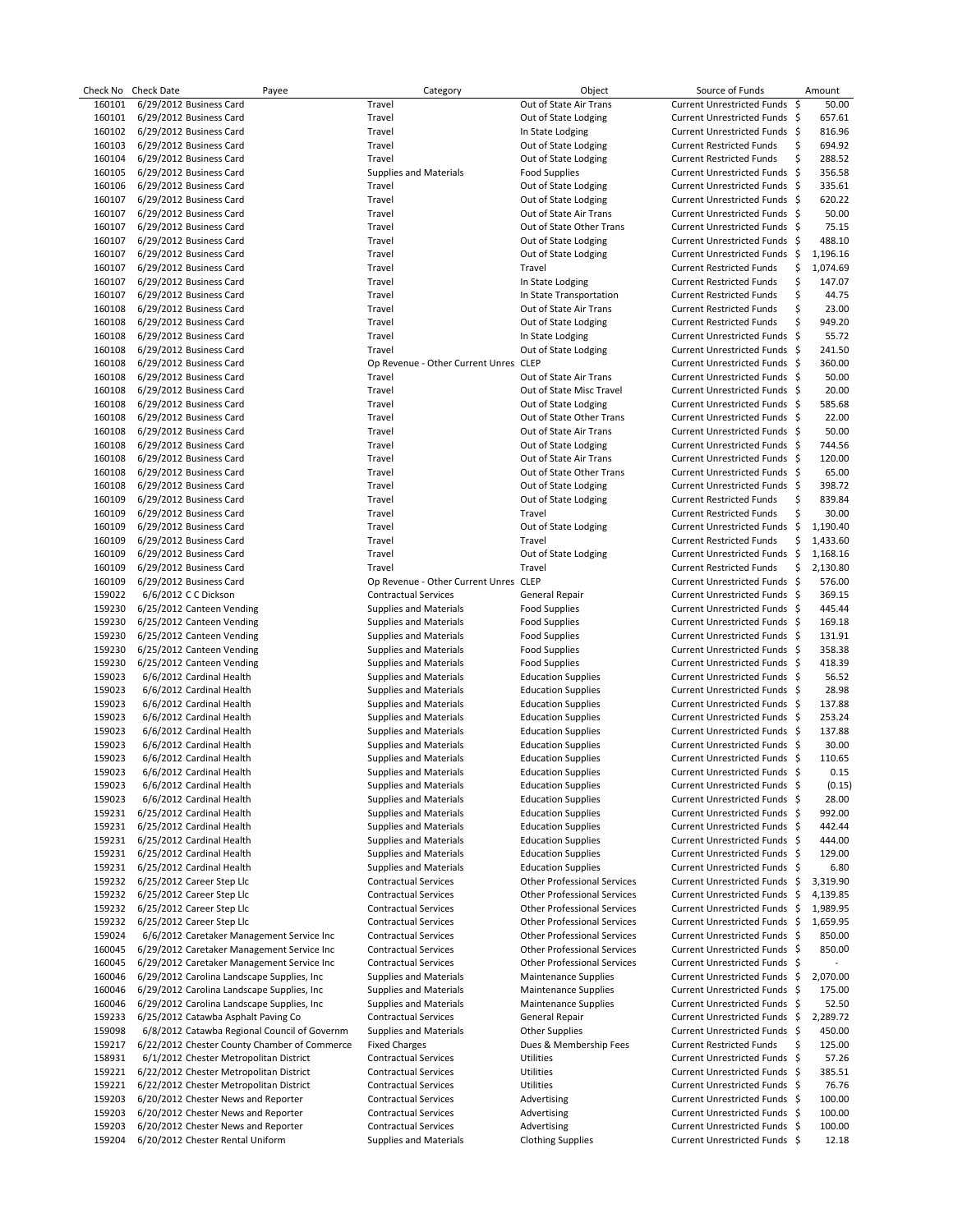| Check No | Check Date         | Payee                                         | Category                      | Object                             | Source of Funds                        | Amount         |
|----------|--------------------|-----------------------------------------------|-------------------------------|------------------------------------|----------------------------------------|----------------|
| 159204   |                    | 6/20/2012 Chester Rental Uniform              | <b>Current Liabilities</b>    | Uniform                            | Current Unrestricted Funds \$          | 12.18          |
| 159204   |                    | 6/20/2012 Chester Rental Uniform              | <b>Current Liabilities</b>    | Uniform                            | Current Unrestricted Funds \$          | 12.18          |
| 159204   |                    | 6/20/2012 Chester Rental Uniform              | <b>Supplies and Materials</b> | <b>Clothing Supplies</b>           | Current Unrestricted Funds \$          | 12.18          |
| 159204   |                    | 6/20/2012 Chester Rental Uniform              | <b>Supplies and Materials</b> | <b>Clothing Supplies</b>           | Current Unrestricted Funds \$          | 12.18          |
| 159204   |                    | 6/20/2012 Chester Rental Uniform              | <b>Current Liabilities</b>    | Uniform                            | Current Unrestricted Funds \$          | 12.18          |
| 159204   |                    | 6/20/2012 Chester Rental Uniform              | <b>Current Liabilities</b>    | Uniform                            | Current Unrestricted Funds \$          | 12.18          |
| 159204   |                    | 6/20/2012 Chester Rental Uniform              | <b>Supplies and Materials</b> | <b>Clothing Supplies</b>           | Current Unrestricted Funds \$          | 12.18          |
|          |                    |                                               |                               |                                    | Current Unrestricted Funds \$          | 12.18          |
| 159204   |                    | 6/20/2012 Chester Rental Uniform              | Supplies and Materials        | <b>Clothing Supplies</b>           |                                        |                |
| 159204   |                    | 6/20/2012 Chester Rental Uniform              | <b>Current Liabilities</b>    | Uniform                            | Current Unrestricted Funds \$          | 12.18          |
| 159234   |                    | 6/25/2012 Chester Turf and Landscaping        | Permanent Improvements        | Landscaping                        | Current Unrestricted Funds \$          | 779.00         |
| 159235   |                    | 6/25/2012 Church Resources Inc                | <b>Supplies and Materials</b> | Other Supplies                     | Current Unrestricted Funds \$          | 2,903.16       |
| 159235   |                    | 6/25/2012 Church Resources Inc                | <b>Supplies and Materials</b> | Other Supplies                     | Current Unrestricted Funds \$          | 2,236.26       |
| 159235   |                    | 6/25/2012 Church Resources Inc                | Supplies and Materials        | <b>Other Supplies</b>              | Current Unrestricted Funds \$          | 1,384.44       |
| 159235   |                    | 6/25/2012 Church Resources Inc                | <b>Supplies and Materials</b> | Other Supplies                     | Current Unrestricted Funds \$          | 3,767.20       |
| 159235   |                    | 6/25/2012 Church Resources Inc                | Supplies and Materials        | Other Supplies                     | Current Unrestricted Funds \$          | 443.29         |
| 159236   |                    | 6/25/2012 Cintas Corp #200                    | <b>Contractual Services</b>   | Other Professional Services        | Current Unrestricted Funds \$          | 38.18          |
| 159190   |                    | 6/15/2012 Cisco Systems Inc                   | Travel                        | Out of State Registration Fees     | <b>Current Restricted Funds</b>        | \$<br>189.00   |
| 159190   |                    | 6/15/2012 Cisco Systems Inc                   | Travel                        | Travel                             | <b>Current Restricted Funds</b>        | \$<br>189.00   |
|          |                    |                                               |                               |                                    | Current Unrestricted Funds \$          | 33.33          |
| 159140   |                    | 6/8/2012 City Club of Rock Hill               | <b>Fixed Charges</b>          | Dues & Membership Fees             |                                        |                |
| 159140   |                    | 6/8/2012 City Club of Rock Hill               | <b>Supplies and Materials</b> | <b>Food Supplies</b>               | Current Unrestricted Funds \$          | 57.82          |
| 159218   |                    | 6/22/2012 City Club of Rock Hill              | <b>Fixed Charges</b>          | Dues & Membership Fees             | Current Unrestricted Funds \$          | 58.33          |
| 159025   |                    | 6/6/2012 City Electric Accounts - Sc          | <b>Contractual Services</b>   | <b>Other Professional Services</b> | Current Unrestricted Funds \$          | 30.30          |
| 159026   |                    | 6/6/2012 City Electric Accounts - Sc          | <b>Contractual Services</b>   | <b>Other Professional Services</b> | Current Unrestricted Funds \$          | 125.09         |
| 159026   |                    | 6/6/2012 City Electric Accounts - Sc          | <b>Contractual Services</b>   | <b>Other Professional Services</b> | Current Unrestricted Funds \$          | 296.39         |
| 159026   |                    | 6/6/2012 City Electric Accounts - Sc          | <b>Contractual Services</b>   | <b>Other Professional Services</b> | Current Unrestricted Funds \$          | 256.36         |
| 159201   |                    | 6/19/2012 City of Rock Hill                   | Miscellaneous                 | Hospitaltiy Tax Paid               | Current Unrestricted Funds \$          | 74.47          |
| 159237   |                    | 6/25/2012 City of Rock Hill                   | <b>Supplies and Materials</b> | Fuel                               | Current Unrestricted Funds \$          | 115.35         |
| 159237   |                    | 6/25/2012 City of Rock Hill                   | <b>Supplies and Materials</b> | Fuel                               | Current Unrestricted Funds \$          |                |
|          |                    |                                               |                               |                                    |                                        |                |
| 159238   |                    | 6/25/2012 City of Rock Hill                   | <b>Supplies and Materials</b> | Fuel                               | Current Unrestricted Funds \$          | 1,398.34       |
| 159238   |                    | 6/25/2012 City of Rock Hill                   | Supplies and Materials        | Fuel                               | Current Unrestricted Funds \$          |                |
| 159239   |                    | 6/25/2012 City of Rock Hill                   | <b>Supplies and Materials</b> | Fuel                               | Current Unrestricted Funds \$          | 1,602.72       |
| 159239   |                    | 6/25/2012 City of Rock Hill                   | <b>Supplies and Materials</b> | Fuel                               | Current Unrestricted Funds \$          |                |
| 159240   |                    | 6/25/2012 Clark Powell Associates             | Supplies and Materials        | <b>Education Supplies</b>          | <b>Current Restricted Funds</b>        | \$<br>2,044.00 |
| 159240   |                    | 6/25/2012 Clark Powell Associates             | <b>Supplies and Materials</b> | <b>Education Supplies</b>          | <b>Current Restricted Funds</b>        | \$<br>445.00   |
| 159240   |                    | 6/25/2012 Clark Powell Associates             | <b>Supplies and Materials</b> | <b>Education Supplies</b>          | <b>Current Restricted Funds</b>        | \$<br>32.00    |
| 159240   |                    | 6/25/2012 Clark Powell Associates             | <b>Supplies and Materials</b> | <b>Education Supplies</b>          | <b>Current Restricted Funds</b>        | \$<br>1,580.00 |
| 159240   |                    | 6/25/2012 Clark Powell Associates             | Supplies and Materials        | <b>Education Supplies</b>          | <b>Current Restricted Funds</b>        | \$<br>1,085.00 |
|          |                    |                                               |                               |                                    |                                        |                |
| 159240   |                    | 6/25/2012 Clark Powell Associates             | Supplies and Materials        | <b>Education Supplies</b>          | <b>Current Restricted Funds</b>        | \$<br>702.00   |
| 159240   |                    | 6/25/2012 Clark Powell Associates             | <b>Supplies and Materials</b> | <b>Education Supplies</b>          | <b>Current Restricted Funds</b>        | \$<br>262.16   |
| 159240   |                    | 6/25/2012 Clark Powell Associates             | <b>Supplies and Materials</b> | <b>Education Supplies</b>          | <b>Current Restricted Funds</b>        | \$<br>2,808.00 |
| 159027   |                    | 6/6/2012 Clean Windows Unlimited              | <b>Contractual Services</b>   | <b>Other Contractual Services</b>  | Current Unrestricted Funds \$          | 1,150.00       |
| 159241   |                    | 6/25/2012 Clean Windows Unlimited             | <b>Contractual Services</b>   | <b>Other Contractual Services</b>  | Current Unrestricted Funds \$          | 525.00         |
| 159241   |                    | 6/25/2012 Clean Windows Unlimited             | <b>Contractual Services</b>   | <b>Other Contractual Services</b>  | Current Unrestricted Funds \$          | 750.00         |
| 160083   |                    | 6/29/2012 Cline Brandt Kochenower and Company | <b>Contractual Services</b>   | Auditing, Acct, Fin. Services      | Current Unrestricted Funds \$          | 2,276.50       |
| 160083   |                    | 6/29/2012 Cline Brandt Kochenower and Company | <b>Contractual Services</b>   | Auditing, Acct, Fin. Services      | Current Unrestricted Funds \$          | 6,250.00       |
| 159028   |                    | 6/6/2012 Comporium                            | <b>Contractual Services</b>   | Telephone                          | Current Unrestricted Funds \$          | 433.90         |
| 159242   |                    | 6/25/2012 Comporium Publishing                | <b>Contractual Services</b>   | Advertising                        | Current Unrestricted Funds \$          | 99.00          |
| 159243   |                    | 6/25/2012 Comporium Security                  | <b>Contractual Services</b>   | Other Professional Services        | Current Unrestricted Funds \$          | 22.99          |
|          |                    |                                               |                               |                                    |                                        |                |
| 160047   |                    | 6/29/2012 Cox's Rock Hill Inc                 | <b>Contractual Services</b>   | <b>Other Professional Services</b> | Current Unrestricted Funds \$          | 330.00         |
| 160048   | 6/29/2012 D2I, Ltd |                                               | <b>Contractual Services</b>   | <b>Other Professional Services</b> | Current Unrestricted Funds \$ 8,250.00 |                |
| 160048   | 6/29/2012 D2I, Ltd |                                               | <b>Current Assets</b>         | <b>Prepaid Expenses</b>            | Current Unrestricted Funds             | \$<br>8,250.00 |
| 159244   |                    | 6/25/2012 Data Network Solutions              | <b>Contractual Services</b>   | Data Processing Serv               | Current Unrestricted Funds \$          | 850.00         |
| 159030   |                    | 6/6/2012 Dell Computer Corporation            | Equipment                     | Non Capitalized Equipment          | <b>Current Restricted Funds</b>        | \$<br>2,910.00 |
| 159030   |                    | 6/6/2012 Dell Computer Corporation            | Equipment                     | Non Capitalized Equipment          | <b>Current Restricted Funds</b>        | \$<br>2,613.30 |
| 159246   |                    | 6/25/2012 Des Training                        | <b>Contractual Services</b>   | Other Professional Services        | Current Unrestricted Funds \$          | 330.00         |
| 159031   |                    | 6/6/2012 Diversco Inc                         | <b>Contractual Services</b>   | <b>Other Professional Services</b> | Current Unrestricted Funds \$          | 360.19         |
| 159031   |                    | 6/6/2012 Diversco Inc                         | <b>Contractual Services</b>   | Other Professional Services        | Current Unrestricted Funds \$          | 360.19         |
| 159247   |                    | 6/25/2012 Diversco Inc                        | <b>Contractual Services</b>   | <b>Other Professional Services</b> | Current Unrestricted Funds \$          | 237.89         |
| 159247   |                    |                                               |                               |                                    |                                        |                |
|          |                    | 6/25/2012 Diversco Inc                        | <b>Contractual Services</b>   | Other Professional Services        | Current Unrestricted Funds \$          | 237.89         |
| 160050   |                    | 6/29/2012 Diversco Inc                        | <b>Contractual Services</b>   | <b>Other Professional Services</b> | Current Unrestricted Funds \$          | 237.89         |
| 158932   |                    | 6/1/2012 Duke Energy                          | <b>Contractual Services</b>   | Utilities                          | Current Unrestricted Funds \$          | 4,526.03       |
| 159141   |                    | 6/8/2012 Duke Energy                          | <b>Contractual Services</b>   | Utilities                          | Current Unrestricted Funds \$          | 386.37         |
| 159141   |                    | 6/8/2012 Duke Energy                          | <b>Contractual Services</b>   | Utilities                          | Current Unrestricted Funds \$          | 636.97         |
| 159205   |                    | 6/20/2012 Duke Energy                         | <b>Contractual Services</b>   | Utilities                          | Current Unrestricted Funds \$          | 185.53         |
| 159205   |                    | 6/20/2012 Duke Energy                         | <b>Contractual Services</b>   | Utilities                          | Current Unrestricted Funds \$          | 9.69           |
| 158935   |                    | 6/4/2012 Education to Go                      | <b>Contractual Services</b>   | Other Professional Services        | Current Unrestricted Funds \$          | 60.00          |
| 159248   |                    | 6/25/2012 Education to Go                     | <b>Contractual Services</b>   | <b>Other Professional Services</b> | Current Unrestricted Funds \$          | 60.00          |
| 160051   |                    | 6/29/2012 Education to Go                     | <b>Contractual Services</b>   | Other Professional Services        | Current Unrestricted Funds \$          | 420.00         |
| 160051   |                    | 6/29/2012 Education to Go                     | <b>Contractual Services</b>   | Other Professional Services        | Current Unrestricted Funds \$          | (60.00)        |
|          |                    |                                               |                               |                                    |                                        |                |
| 160051   |                    | 6/29/2012 Education to Go                     | <b>Contractual Services</b>   | Other Professional Services        | Current Unrestricted Funds \$          | 480.00         |
| 160051   |                    | 6/29/2012 Education to Go                     | <b>Contractual Services</b>   | Other Professional Services        | Current Unrestricted Funds \$          | 2.25           |
| 160051   |                    | 6/29/2012 Education to Go                     | <b>Contractual Services</b>   | Other Professional Services        | Current Unrestricted Funds \$          | 45.00          |
| 160051   |                    | 6/29/2012 Education to Go                     | <b>Contractual Services</b>   | Other Professional Services        | Current Unrestricted Funds \$          | 1,640.00       |
| 159029   |                    | 6/6/2012 Ellucian Inc                         | <b>Contractual Services</b>   | Other Professional Services        | Current Unrestricted Funds \$          | 2,000.00       |
| 159029   |                    | 6/6/2012 Ellucian Inc                         | <b>Contractual Services</b>   | <b>Other Professional Services</b> | Current Unrestricted Funds \$          | 1,187.50       |
| 159029   |                    | 6/6/2012 Ellucian Inc                         | <b>Contractual Services</b>   | Other Professional Services        | Current Unrestricted Funds \$          | 112.50         |
| 159245   |                    | 6/25/2012 Ellucian Inc                        | <b>Contractual Services</b>   | <b>Other Professional Services</b> | Current Unrestricted Funds \$          | 675.00         |
|          |                    |                                               |                               |                                    |                                        |                |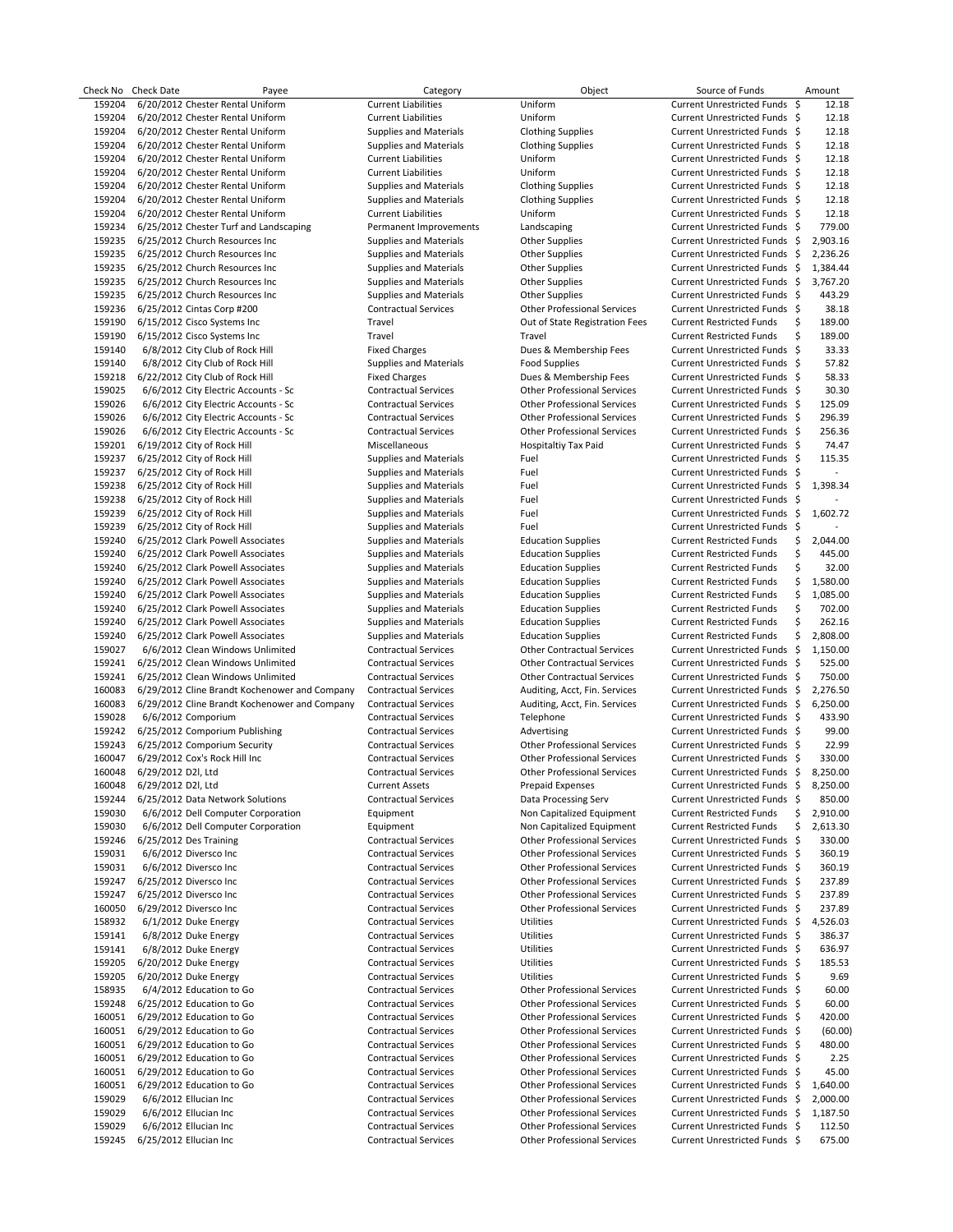| Check No | <b>Check Date</b>  | Payee                                          | Category                      | Object                             | Source of Funds                   | Amount          |
|----------|--------------------|------------------------------------------------|-------------------------------|------------------------------------|-----------------------------------|-----------------|
| 160049   |                    | 6/29/2012 Ellucian Inc                         | <b>Contractual Services</b>   | <b>Other Professional Services</b> | <b>Current Unrestricted Funds</b> | -\$<br>2,000.00 |
| 160049   |                    | 6/29/2012 Ellucian Inc                         | <b>Contractual Services</b>   | <b>Other Professional Services</b> | Current Unrestricted Funds \$     | 5,535.00        |
| 160049   |                    | 6/29/2012 Ellucian Inc                         | <b>Contractual Services</b>   | <b>Other Contractual Services</b>  | Current Unrestricted Funds \$     | 810.00          |
| 159250   | 6/25/2012 Fastenal |                                                | Permanent Improvements        | Other Permanent Imp                | <b>State Def Maintenance</b>      | 819.00<br>\$    |
| 159250   | 6/25/2012 Fastenal |                                                | Permanent Improvements        | Other Permanent Imp                | State Def Maintenance             | \$<br>146.81    |
| 159250   |                    |                                                |                               |                                    | State Def Maintenance             | \$<br>154.12    |
|          | 6/25/2012 Fastenal |                                                | Permanent Improvements        | Other Permanent Imp                |                                   |                 |
| 159033   |                    | 6/6/2012 Flooring Solutions Inc                | Permanent Improvements        | Other Permanent Imp                | <b>State Def Maintenance</b>      | \$<br>1,669.91  |
| 159034   |                    | 6/6/2012 Fortune Academy IncyAttn Sue Gaudreau | <b>Contractual Services</b>   | <b>Other Professional Services</b> | Current Unrestricted Funds \$     | 2,801.60        |
| 159251   |                    | 6/25/2012 Gala Affairs Party Rentals           | <b>Contractual Services</b>   | <b>Other Professional Services</b> | Current Unrestricted Funds \$     | 186.50          |
| 160053   |                    | 6/29/2012 Gala Affairs Party Rentals           | <b>Contractual Services</b>   | <b>Other Professional Services</b> | Current Unrestricted Funds \$     | 651.10          |
| 159035   |                    | 6/6/2012 Galls, an Aramark Company             | <b>Supplies and Materials</b> | <b>Clothing Supplies</b>           | Current Unrestricted Funds \$     | 72.00           |
| 159035   |                    | 6/6/2012 Galls, an Aramark Company             | <b>Supplies and Materials</b> | <b>Clothing Supplies</b>           | Current Unrestricted Funds \$     | 36.00           |
| 159035   |                    | 6/6/2012 Galls, an Aramark Company             | <b>Supplies and Materials</b> | <b>Clothing Supplies</b>           | Current Unrestricted Funds \$     | 68.00           |
| 159035   |                    |                                                |                               |                                    | Current Unrestricted Funds \$     | 9.46            |
|          |                    | 6/6/2012 Galls, an Aramark Company             | Supplies and Materials        | <b>Clothing Supplies</b>           |                                   |                 |
| 159252   |                    | 6/25/2012 Garvin Design Group Inc              | <b>Contractual Services</b>   | <b>Other Professional Services</b> | <b>County Projects</b>            | \$<br>9,630.00  |
| 159253   |                    | 6/25/2012 Gatlin Education Service             | <b>Contractual Services</b>   | <b>Other Professional Services</b> | Current Unrestricted Funds \$     | 1,495.00        |
| 159036   |                    | 6/6/2012 Global Industrial Equipment           | <b>Supplies and Materials</b> | <b>Other Supplies</b>              | Current Unrestricted Funds \$     | 309.20          |
| 159036   |                    | 6/6/2012 Global Industrial Equipment           | <b>Supplies and Materials</b> | <b>Other Supplies</b>              | Current Unrestricted Funds \$     | 70.00           |
| 160098   |                    | 6/29/2012 Goodwyn Mills and Cawood, Inc        | Permanent Improvements        | Other Permanent Imp                | <b>State Def Maintenance</b>      | \$<br>7,241.04  |
| 159037   |                    | 6/6/2012 Graybar Electric Co                   | <b>Contractual Services</b>   | General Repair                     | Current Unrestricted Funds \$     | 50.28           |
| 159037   |                    | 6/6/2012 Graybar Electric Co                   | <b>Contractual Services</b>   | General Repair                     | Current Unrestricted Funds \$     | 182.97          |
| 159037   |                    | 6/6/2012 Graybar Electric Co                   | <b>Contractual Services</b>   | General Repair                     | Current Unrestricted Funds \$     | 153.93          |
| 159037   |                    |                                                | <b>Contractual Services</b>   |                                    | Current Unrestricted Funds \$     | 62.62           |
|          |                    | 6/6/2012 Graybar Electric Co                   |                               | General Repair                     |                                   |                 |
| 159254   |                    | 6/25/2012 Graybar Electric Co                  | <b>Supplies and Materials</b> | <b>Maintenance Supplies</b>        | Current Unrestricted Funds \$     | 226.50          |
| 159254   |                    | 6/25/2012 Graybar Electric Co                  | <b>Supplies and Materials</b> | <b>Maintenance Supplies</b>        | Current Unrestricted Funds \$     | 1,050.80        |
| 159254   |                    | 6/25/2012 Graybar Electric Co                  | <b>Supplies and Materials</b> | <b>Maintenance Supplies</b>        | Current Unrestricted Funds \$     | (0.01)          |
| 160055   |                    | 6/29/2012 Graybar Electric Co                  | <b>Supplies and Materials</b> | <b>Maintenance Supplies</b>        | Current Unrestricted Funds \$     | 301.60          |
| 160055   |                    | 6/29/2012 Graybar Electric Co                  | Supplies and Materials        | <b>Maintenance Supplies</b>        | Current Unrestricted Funds \$     | 514.80          |
| 160055   |                    | 6/29/2012 Graybar Electric Co                  | <b>Supplies and Materials</b> | <b>Maintenance Supplies</b>        | Current Unrestricted Funds \$     | 348.00          |
| 160055   |                    | 6/29/2012 Graybar Electric Co                  | <b>Supplies and Materials</b> | <b>Maintenance Supplies</b>        | Current Unrestricted Funds \$     | 163.50          |
| 160055   |                    | 6/29/2012 Graybar Electric Co                  | <b>Supplies and Materials</b> | <b>Maintenance Supplies</b>        | Current Unrestricted Funds \$     | 494.00          |
|          |                    |                                                |                               |                                    |                                   |                 |
| 160055   |                    | 6/29/2012 Graybar Electric Co                  | <b>Supplies and Materials</b> | <b>Maintenance Supplies</b>        | Current Unrestricted Funds \$     | (0.01)          |
| 159255   |                    | 6/25/2012 Greens Commercial Cleaning, Inc.     | <b>Contractual Services</b>   | <b>Other Contractual Services</b>  | Current Unrestricted Funds \$     | 4,902.00        |
| 160085   |                    | 6/29/2012 Herald Publishing                    | <b>Contractual Services</b>   | Advertising                        | Current Unrestricted Funds \$     | 2,099.94        |
| 160086   |                    | 6/29/2012 Herald Publishing                    | <b>Contractual Services</b>   | Advertising                        | Current Unrestricted Funds \$     | 9.18            |
| 160086   |                    | 6/29/2012 Herald Publishing                    | <b>Contractual Services</b>   | Advertising                        | Current Unrestricted Funds \$     | 9.18            |
| 160086   |                    | 6/29/2012 Herald Publishing                    | <b>Contractual Services</b>   | Advertising                        | Current Unrestricted Funds \$     | 9.18            |
| 160086   |                    | 6/29/2012 Herald Publishing                    | <b>Contractual Services</b>   | Advertising                        | Current Unrestricted Funds \$     | 9.18            |
| 160086   |                    | 6/29/2012 Herald Publishing                    | <b>Contractual Services</b>   | Advertising                        | Current Unrestricted Funds \$     | 9.18            |
| 160086   |                    |                                                |                               |                                    |                                   | 9.18            |
|          |                    | 6/29/2012 Herald Publishing                    | <b>Contractual Services</b>   | Advertising                        | Current Unrestricted Funds \$     |                 |
| 160056   |                    | 6/29/2012 Herf Jones Inc                       | <b>Contractual Services</b>   | Printing                           | Current Unrestricted Funds \$     | 2,418.00        |
| 160056   |                    | 6/29/2012 Herf Jones Inc                       | <b>Contractual Services</b>   | Printing                           | Current Unrestricted Funds \$     | (59.28)         |
| 160056   |                    | 6/29/2012 Herf Jones Inc                       | <b>Contractual Services</b>   | Printing                           | Current Unrestricted Funds \$     | 55.40           |
| 159256   |                    | 6/25/2012 Honey Baked Ham Company              | Supplies and Materials        | Food Supplies                      | Current Unrestricted Funds \$     | 297.15          |
| 159256   |                    | 6/25/2012 Honey Baked Ham Company              | <b>Supplies and Materials</b> | <b>Food Supplies</b>               | Current Unrestricted Funds \$     | 385.00          |
| 159038   |                    | 6/6/2012   & E Speccialties, Inc.              | <b>Contractual Services</b>   | General Repair                     | Current Unrestricted Funds \$     | 497.08          |
| 159039   |                    | 6/6/2012 Ingram Library Services               | Equipment                     | Library Books, Maps & Film         | Current Unrestricted Funds \$     | 195.12          |
| 159039   |                    | 6/6/2012 Ingram Library Services               | Equipment                     | Library Books, Maps & Film         | Current Unrestricted Funds \$     | 39.15           |
|          |                    |                                                |                               |                                    |                                   | 238.49          |
| 159039   |                    | 6/6/2012 Ingram Library Services               | Equipment                     | Library Books, Maps & Film         | Current Unrestricted Funds \$     |                 |
| 159039   |                    | 6/6/2012 Ingram Library Services               | Equipment                     | Library Books, Maps & Film         | Current Unrestricted Funds \$     | 317.08          |
| 159039   |                    | 6/6/2012 Ingram Library Services               | Equipment                     | Library Books, Maps & Film         | Current Unrestricted Funds \$     | 39.52           |
| 159039   |                    | 6/6/2012 Ingram Library Services               | Equipment                     | Library Books, Maps & Film         | Current Unrestricted Funds \$     | 533.44          |
| 159039   |                    | 6/6/2012 Ingram Library Services               | Equipment                     | Library Books, Maps & Film         | Current Unrestricted Funds \$     | 20.28           |
| 159039   |                    | 6/6/2012 Ingram Library Services               | Equipment                     | Library Books, Maps & Film         | Current Unrestricted Funds \$     | 42.14           |
| 159257   |                    | 6/25/2012 Ingram Library Services              | Equipment                     | Library Books, Maps & Film         | Current Unrestricted Funds \$     | 198.27          |
| 159257   |                    | 6/25/2012 Ingram Library Services              | Equipment                     | Library Books, Maps & Film         | Current Unrestricted Funds \$     | 72.31           |
| 159257   |                    | 6/25/2012 Ingram Library Services              | Equipment                     | Library Books, Maps & Film         | Current Unrestricted Funds \$     | 17.65           |
| 159257   |                    | 6/25/2012 Ingram Library Services              | Equipment                     | Library Books, Maps & Film         | Current Unrestricted Funds \$     | 14.56           |
| 159257   |                    | 6/25/2012 Ingram Library Services              | Equipment                     | Library Books, Maps & Film         | Current Unrestricted Funds \$     | 8.34            |
|          |                    |                                                |                               |                                    |                                   |                 |
| 160057   |                    | 6/29/2012 Ingram Library Services              | Equipment                     | Library Books, Maps & Film         | Current Unrestricted Funds \$     | 306.16          |
| 160057   |                    | 6/29/2012 Ingram Library Services              | Equipment                     | Library Books, Maps & Film         | Current Unrestricted Funds \$     | 23.46           |
| 160057   |                    | 6/29/2012 Ingram Library Services              | Equipment                     | Library Books, Maps & Film         | Current Unrestricted Funds \$     | 366.52          |
| 160057   |                    | 6/29/2012 Ingram Library Services              | Equipment                     | Library Books, Maps & Film         | Current Unrestricted Funds \$     | 27.13           |
| 160057   |                    | 6/29/2012 Ingram Library Services              | Equipment                     | Library Books, Maps & Film         | Current Unrestricted Funds \$     | 55.68           |
| 160057   |                    | 6/29/2012 Ingram Library Services              | Equipment                     | Library Books, Maps & Film         | Current Unrestricted Funds \$     | 388.60          |
| 160057   |                    | 6/29/2012 Ingram Library Services              | Equipment                     | Library Books, Maps & Film         | Current Unrestricted Funds \$     | (160.09)        |
| 160057   |                    | 6/29/2012 Ingram Library Services              | Equipment                     | Library Books, Maps & Film         | Current Unrestricted Funds \$     | (39.60)         |
| 159258   |                    | 6/25/2012 Interior Plantscapes Llc             | <b>Contractual Services</b>   | <b>Other Contractual Services</b>  | Current Unrestricted Funds \$     | 268.00          |
| 159065   |                    | 6/6/2012 Internal Revenue Service              | <b>Current Liabilities</b>    | Court Order Levy                   | Current Unrestricted Funds \$     | 170.00          |
|          |                    |                                                |                               |                                    |                                   |                 |
| 160058   |                    | 6/29/2012 Internetwork Engineering             | <b>Contractual Services</b>   | Data Processing Serv               | Current Unrestricted Funds \$     | 2,222.75        |
| 159259   |                    | 6/25/2012 Interstate Fleet Services            | <b>Supplies and Materials</b> | Motor Vehicle                      | Current Unrestricted Funds \$     | 174.68          |
| 159259   |                    | 6/25/2012 Interstate Fleet Services            | Supplies and Materials        | Motor Vehicle                      | Current Unrestricted Funds \$     | 733.62          |
| 160059   |                    | 6/29/2012 Interstate Fleet Services            | Supplies and Materials        | Motor Vehicle                      | Current Unrestricted Funds \$     | 294.92          |
| 160059   |                    | 6/29/2012 Interstate Fleet Services            | <b>Supplies and Materials</b> | Motor Vehicle                      | Current Unrestricted Funds \$     | 998.22          |
| 159260   |                    | 6/25/2012 J & J Machinery Transport Inc        | <b>Contractual Services</b>   | <b>Other Professional Services</b> | <b>County Projects</b>            | \$<br>2,650.00  |
| 159261   |                    | 6/25/2012 Jacksons Kitchen                     | <b>Supplies and Materials</b> | <b>Food Supplies</b>               | Current Unrestricted Funds \$     | 528.36          |
| 160039   |                    | 6/29/2012 Jacksons Kitchen                     | Supplies and Materials        | <b>Food Supplies</b>               | Current Unrestricted Funds \$     | 618.75          |
|          |                    |                                                |                               |                                    |                                   |                 |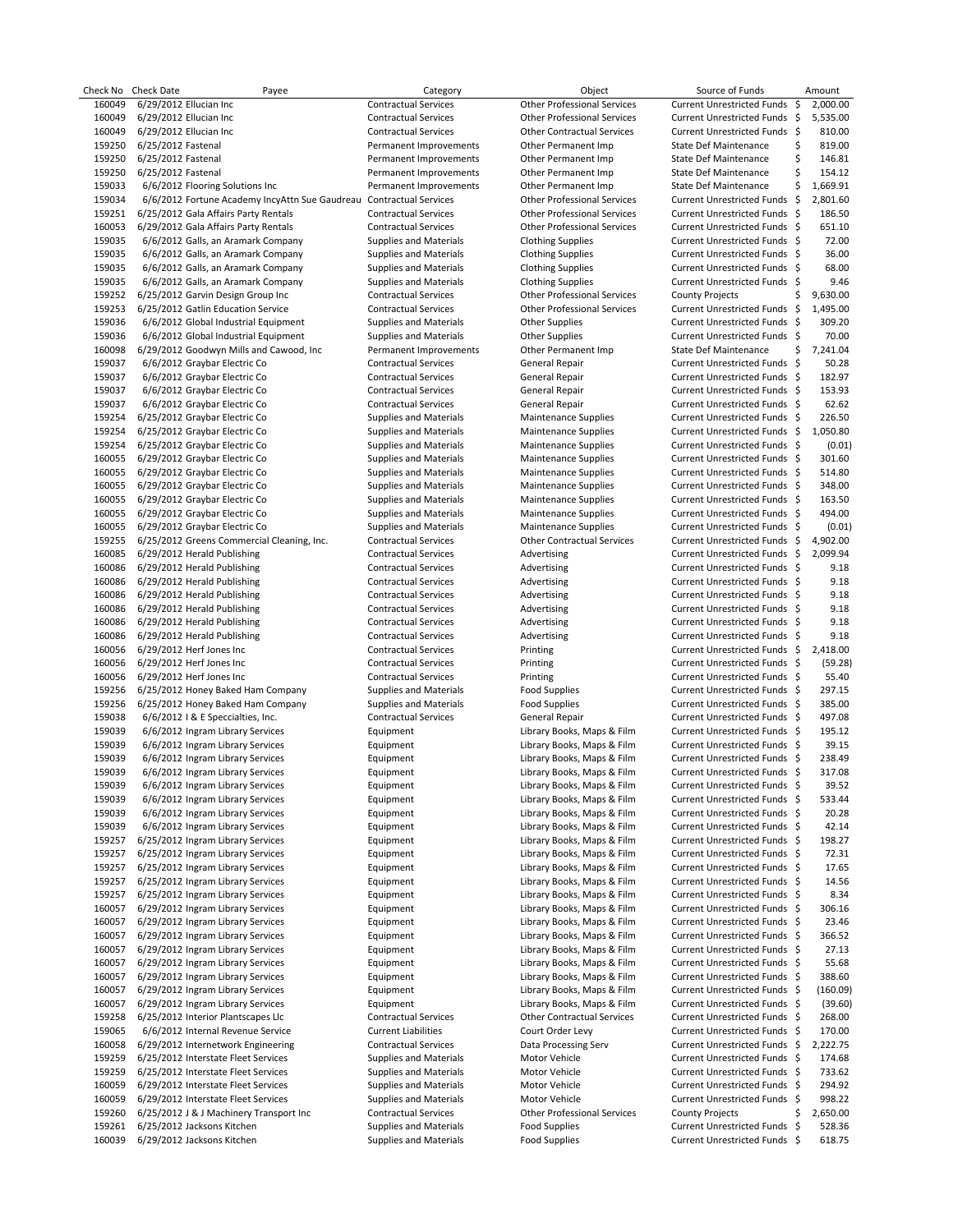|                  | Check No Check Date        | Payee                                                           | Category                                                     | Object                                                       | Source of Funds                                                  |     | Amount             |
|------------------|----------------------------|-----------------------------------------------------------------|--------------------------------------------------------------|--------------------------------------------------------------|------------------------------------------------------------------|-----|--------------------|
| 160060           | 6/29/2012 Jacksons Kitchen |                                                                 | <b>Supplies and Materials</b>                                | <b>Food Supplies</b>                                         | Current Unrestricted Funds \$                                    |     | 449.63             |
| 160060           | 6/29/2012 Jacksons Kitchen |                                                                 | <b>Contractual Services</b>                                  | <b>Other Professional Services</b>                           | <b>Current Restricted Funds</b>                                  | \$  | 698.75             |
| 160066           |                            | 6/29/2012 Jeffrey A. Monroe                                     | <b>Contractual Services</b>                                  | <b>Other Professional Services</b>                           | Current Unrestricted Funds                                       | -\$ | 304.00             |
| 160061           |                            | 6/29/2012 Johnstone Supply                                      | <b>Supplies and Materials</b>                                | <b>Education Supplies</b>                                    | <b>Current Restricted Funds</b>                                  | \$  | 339.75             |
| 160061           |                            | 6/29/2012 Johnstone Supply                                      | <b>Supplies and Materials</b>                                | <b>Education Supplies</b>                                    | <b>Current Restricted Funds</b>                                  | \$  | 28.79              |
| 160061           |                            | 6/29/2012 Johnstone Supply                                      | <b>Supplies and Materials</b>                                | <b>Education Supplies</b>                                    | <b>Current Restricted Funds</b>                                  | \$  | 9.85               |
| 160061           |                            | 6/29/2012 Johnstone Supply                                      | <b>Supplies and Materials</b>                                | <b>Education Supplies</b>                                    | <b>Current Restricted Funds</b>                                  | \$  | 641.86             |
| 160061           |                            | 6/29/2012 Johnstone Supply                                      | <b>Supplies and Materials</b>                                | <b>Education Supplies</b>                                    | <b>Current Restricted Funds</b>                                  | \$  | 949.84             |
| 160061           |                            | 6/29/2012 Johnstone Supply                                      | <b>Supplies and Materials</b>                                | <b>Education Supplies</b>                                    | <b>Current Restricted Funds</b>                                  | \$  | 100.00             |
| 159213           | 6/22/2012 Jostens Inc      |                                                                 | Op Revenue - Other Current Unres Nursing Pins                |                                                              | Current Unrestricted Funds \$                                    |     | 698.57             |
| 159226           | 6/25/2012 Joyce S. Baker   |                                                                 | <b>Contractual Services</b>                                  | <b>Other Professional Services</b>                           | Current Unrestricted Funds \$<br>Master Plan                     | \$  | 150.00<br>6.090.00 |
| 160062<br>159263 | 6/25/2012 Kone Inc         | 6/29/2012 Keck and Wood, Inc                                    | Permanent Improvements<br><b>Contractual Services</b>        | Fees, Arch, Eng & Other<br><b>Other Contractual Services</b> | Current Unrestricted Funds \$                                    |     | 440.00             |
| 159142           |                            | 6/8/2012 Lancaster County Chamber of Commerc                    | Supplies and Materials                                       | <b>Food Supplies</b>                                         | Current Unrestricted Funds \$                                    |     | 45.00              |
| 158939           | 6/4/2012 Landdesign Inc    |                                                                 | Permanent Improvements                                       | Fees, Arch, Eng & Other                                      | Master Plan                                                      | \$  | 990.00             |
| 158939           | 6/4/2012 Landdesign Inc    |                                                                 | Permanent Improvements                                       | Reimbursables                                                | Master Plan                                                      | \$  | 39.09              |
| 159264           | 6/25/2012 Larry Lovett     |                                                                 | <b>Contractual Services</b>                                  | <b>Other Professional Services</b>                           | Current Unrestricted Funds \$                                    |     | 135.00             |
| 160063           |                            | 6/29/2012 Leitner Constrution                                   | Permanent Improvements                                       | Other Permanent Imp                                          | State Def Maintenance                                            | \$  | 1,130.00           |
| 160063           |                            | 6/29/2012 Leitner Constrution                                   | Permanent Improvements                                       | Other Permanent Imp                                          | State Def Maintenance                                            | \$  | 825.00             |
| 160064           | 6/29/2012 Logo Works       |                                                                 | <b>Supplies and Materials</b>                                | <b>Clothing Supplies</b>                                     | Current Unrestricted Funds \$                                    |     | 45.00              |
| 160064           | 6/29/2012 Logo Works       |                                                                 | Supplies and Materials                                       | <b>Clothing Supplies</b>                                     | Current Unrestricted Funds \$                                    |     | 90.00              |
| 160064           | 6/29/2012 Logo Works       |                                                                 | <b>Supplies and Materials</b>                                | <b>Clothing Supplies</b>                                     | Current Unrestricted Funds \$                                    |     | 90.00              |
| 160064           | 6/29/2012 Logo Works       |                                                                 | <b>Supplies and Materials</b>                                | <b>Clothing Supplies</b>                                     | Current Unrestricted Funds \$                                    |     | 90.00              |
| 160064           | 6/29/2012 Logo Works       |                                                                 | <b>Supplies and Materials</b>                                | <b>Clothing Supplies</b>                                     | Current Unrestricted Funds \$                                    |     | 60.00              |
| 160064           | 6/29/2012 Logo Works       |                                                                 | Supplies and Materials                                       | <b>Clothing Supplies</b>                                     | Current Unrestricted Funds \$                                    |     | 216.00             |
| 160064           | 6/29/2012 Logo Works       |                                                                 | <b>Supplies and Materials</b>                                | <b>Clothing Supplies</b>                                     | Current Unrestricted Funds \$                                    |     | 216.00             |
| 160064           | 6/29/2012 Logo Works       |                                                                 | Supplies and Materials                                       | <b>Clothing Supplies</b>                                     | Current Unrestricted Funds \$                                    |     | 45.00              |
| 160064           | 6/29/2012 Logo Works       |                                                                 | <b>Supplies and Materials</b>                                | <b>Clothing Supplies</b>                                     | Current Unrestricted Funds \$                                    |     | 32.50              |
| 160064           | 6/29/2012 Logo Works       |                                                                 | <b>Supplies and Materials</b>                                | <b>Clothing Supplies</b>                                     | Current Unrestricted Funds \$                                    |     | 31.00              |
| 160064           | 6/29/2012 Logo Works       |                                                                 | <b>Supplies and Materials</b>                                | <b>Clothing Supplies</b>                                     | Current Unrestricted Funds \$                                    |     | 31.00              |
| 160064           | 6/29/2012 Logo Works       |                                                                 | <b>Supplies and Materials</b>                                | <b>Clothing Supplies</b>                                     | Current Unrestricted Funds \$                                    |     | 57.00              |
| 159148           |                            | 6/14/2012 Lowes Home Centers                                    | <b>Contractual Services</b>                                  | General Repair                                               | Current Unrestricted Funds \$                                    |     | 44.94              |
| 159148           |                            | 6/14/2012 Lowes Home Centers                                    | <b>Contractual Services</b>                                  | General Repair                                               | Current Unrestricted Funds \$                                    |     | 44.94              |
| 159148           |                            | 6/14/2012 Lowes Home Centers                                    | <b>Contractual Services</b>                                  | General Repair                                               | Current Unrestricted Funds \$                                    |     | 333.83             |
| 159148           |                            | 6/14/2012 Lowes Home Centers                                    | <b>Contractual Services</b>                                  | General Repair                                               | Current Unrestricted Funds \$                                    |     | 28.34              |
| 159148           |                            | 6/14/2012 Lowes Home Centers                                    | <b>Contractual Services</b>                                  | General Repair                                               | Current Unrestricted Funds \$                                    |     | 68.44              |
| 159148           |                            | 6/14/2012 Lowes Home Centers                                    | <b>Contractual Services</b>                                  | General Repair                                               | Current Unrestricted Funds \$                                    |     | 106.53             |
| 159148           |                            | 6/14/2012 Lowes Home Centers                                    | <b>Contractual Services</b>                                  | General Repair                                               | Current Unrestricted Funds \$                                    |     | 67.11              |
| 159148           |                            | 6/14/2012 Lowes Home Centers                                    | <b>Contractual Services</b>                                  | General Repair                                               | Current Unrestricted Funds \$                                    |     | 10.57              |
| 159148           |                            | 6/14/2012 Lowes Home Centers                                    | <b>Contractual Services</b>                                  | General Repair                                               | Current Unrestricted Funds \$                                    |     | 25.68              |
| 159148           |                            | 6/14/2012 Lowes Home Centers                                    | <b>Contractual Services</b>                                  | General Repair                                               | Current Unrestricted Funds \$                                    |     | 30.39              |
| 159148<br>159265 |                            | 6/14/2012 Lowes Home Centers<br>6/25/2012 Majestic Tours Inc    | <b>Contractual Services</b><br>Travel                        | General Repair<br>Travel                                     | Current Unrestricted Funds \$<br><b>Current Restricted Funds</b> | \$  | (30.39)<br>600.00  |
| 158937           |                            | 6/4/2012 Mc Alister's Deli                                      | <b>Supplies and Materials</b>                                | <b>Food Supplies</b>                                         | Current Unrestricted Funds \$                                    |     | 388.30             |
| 158937           |                            | 6/4/2012 Mc Alister's Deli                                      | <b>Supplies and Materials</b>                                | <b>Food Supplies</b>                                         | Current Unrestricted Funds \$                                    |     | 20.00              |
| 158937           |                            | 6/4/2012 Mc Alister's Deli                                      | Supplies and Materials                                       | <b>Food Supplies</b>                                         | Current Unrestricted Funds \$                                    |     | 0.55               |
| 158937           |                            | 6/4/2012 Mc Alister's Deli                                      | Supplies and Materials                                       | <b>Food Supplies</b>                                         | Current Unrestricted Funds \$                                    |     | 108.75             |
| 159193           |                            | 6/18/2012 McMillan Pazdan Smith Architecture                    | <b>Contractual Services</b>                                  | <b>Other Professional Services</b>                           | <b>Unexpended Plant</b>                                          |     | \$49,500.00        |
| 159193           |                            | 6/18/2012 McMillan Pazdan Smith Architecture                    | Permanent Improvements                                       | Reimbursables                                                | <b>Unexpended Plant</b>                                          | \$  | 8.50               |
| 159266           |                            | 6/25/2012 McVeigh & Mangum Engineering, Inc.                    | <b>Contractual Services</b>                                  | <b>Other Professional Services</b>                           | Current Unrestricted Funds \$                                    |     | 750.00             |
| 159040           |                            | 6/6/2012 Mechanical Systems & Sevices, Inc                      | Contractual Services                                         | <b>Other Professional Services</b>                           | <b>County Projects</b>                                           | \$  | 5,410.00           |
| 159040           |                            | 6/6/2012 Mechanical Systems & Sevices, Inc.                     | <b>Contractual Services</b>                                  | <b>Other Professional Services</b>                           | <b>County Projects</b>                                           | \$  | 14,725.00          |
| 159040           |                            | 6/6/2012 Mechanical Systems & Sevices, Inc.                     | <b>Contractual Services</b>                                  | <b>Other Professional Services</b>                           | <b>County Projects</b>                                           | \$  | 1,500.00           |
| 159147           |                            | 6/12/2012 Metrolina Library Assoc                               | Travel                                                       | Out of State Registration Fees                               | Current Unrestricted Funds                                       | -\$ | 45.00              |
| 159147           |                            | 6/12/2012 Metrolina Library Assoc                               | Travel                                                       | Out of State Registration Fees                               | Current Unrestricted Funds \$                                    |     | 45.00              |
| 159267           |                            | 6/25/2012 Mid-Carolina Ahec, Inc.                               | <b>Contractual Services</b>                                  | <b>Other Professional Services</b>                           | Current Unrestricted Funds \$                                    |     | 86.00              |
| 159267           |                            | 6/25/2012 Mid-Carolina Ahec, Inc.                               | <b>Contractual Services</b>                                  | <b>Other Professional Services</b>                           | Current Unrestricted Funds \$                                    |     | 60.00              |
| 159267           |                            | 6/25/2012 Mid-Carolina Ahec, Inc.                               | <b>Contractual Services</b>                                  | <b>Other Professional Services</b>                           | Current Unrestricted Funds \$                                    |     | 28.00              |
| 160065           |                            | 6/29/2012 Mid-Carolina Ahec, Inc.                               | <b>Contractual Services</b>                                  | <b>Other Professional Services</b>                           | Current Unrestricted Funds \$                                    |     | 4.00               |
| 159268           |                            | 6/25/2012 Millsaps Plumbing and Pump                            | <b>Contractual Services</b>                                  | <b>Other Professional Services</b>                           | Current Unrestricted Funds \$                                    |     | 75.60              |
| 159041           |                            | 6/6/2012 Modular Designs of Charlotte, Inc.                     | <b>Contractual Services</b>                                  | General Repair                                               | Current Unrestricted Funds \$                                    |     | 45.00              |
| 159041           |                            | 6/6/2012 Modular Designs of Charlotte, Inc.                     | <b>Contractual Services</b>                                  | General Repair                                               | Current Unrestricted Funds \$                                    |     | 98.00              |
| 159052           |                            | 6/6/2012 Ms. Emily H. Walker                                    | Supplies and Materials                                       | Other Supplies                                               | Current Unrestricted Funds \$                                    |     | 90.00              |
| 159269           |                            | 6/25/2012 National Cinemedia, Llc                               | <b>Contractual Services</b>                                  | Advertising                                                  | Current Unrestricted Funds \$                                    |     | 877.08             |
| 159072           |                            | 6/6/2012 Natl Assoc of Coll and Univ Bus Off                    | <b>Fixed Charges</b>                                         | Dues & Membership Fees                                       | Current Unrestricted Funds \$                                    |     | 2,657.00           |
| 159042           |                            | 6/6/2012 Netsupport Incorporated                                | Supplies and Materials                                       | <b>Education Supplies</b>                                    | Current Unrestricted Funds \$                                    |     | 1,525.99           |
| 159042<br>159043 |                            | 6/6/2012 Netsupport Incorporated<br>6/6/2012 Oce' Imagistec Inc | <b>Contractual Services</b><br><b>Supplies and Materials</b> | Data Processing Serv<br>Photocopy Supplies                   | Current Unrestricted Funds \$<br>Current Unrestricted Funds \$   |     | 599.35<br>120.83   |
| 159044           |                            | 6/6/2012 Oce' Imagistec Inc                                     | <b>Fixed Charges</b>                                         | Leased To Own Equip                                          | Current Unrestricted Funds \$                                    |     | 538.80             |
| 159271           |                            | 6/25/2012 Oce' Imagistec Inc                                    | Supplies and Materials                                       | Photocopy Supplies                                           | Current Unrestricted Funds \$                                    |     | 109.92             |
| 159271           |                            | 6/25/2012 Oce' Imagistec Inc                                    | <b>Supplies and Materials</b>                                | Photocopy Supplies                                           | <b>Current Restricted Funds</b>                                  | \$  | 38.93              |
| 159271           |                            | 6/25/2012 Oce' Imagistec Inc                                    | <b>Fixed Charges</b>                                         | Leased To Own Equip                                          | Current Unrestricted Funds \$                                    |     | 985.82             |
| 159271           |                            | 6/25/2012 Oce' Imagistec Inc                                    | <b>Fixed Charges</b>                                         | Leased To Own Equip                                          | Current Unrestricted Funds \$                                    |     | 73.13              |
| 159271           |                            | 6/25/2012 Oce' Imagistec Inc                                    | <b>Fixed Charges</b>                                         | Rental Other                                                 | Current Unrestricted Funds \$                                    |     | 10.70              |
| 159271           |                            | 6/25/2012 Oce' Imagistec Inc                                    | <b>Supplies and Materials</b>                                | Photocopy Supplies                                           | Current Unrestricted Funds \$                                    |     | 269.78             |
| 159271           |                            | 6/25/2012 Oce' Imagistec Inc                                    | <b>Fixed Charges</b>                                         | Leased To Own Equip                                          | Current Unrestricted Funds \$                                    |     | 2,393.94           |
| 160069           |                            | 6/29/2012 Oce' Imagistec Inc                                    | <b>Fixed Charges</b>                                         | Leased To Own Equip                                          | Current Unrestricted Funds \$                                    |     | 97.85              |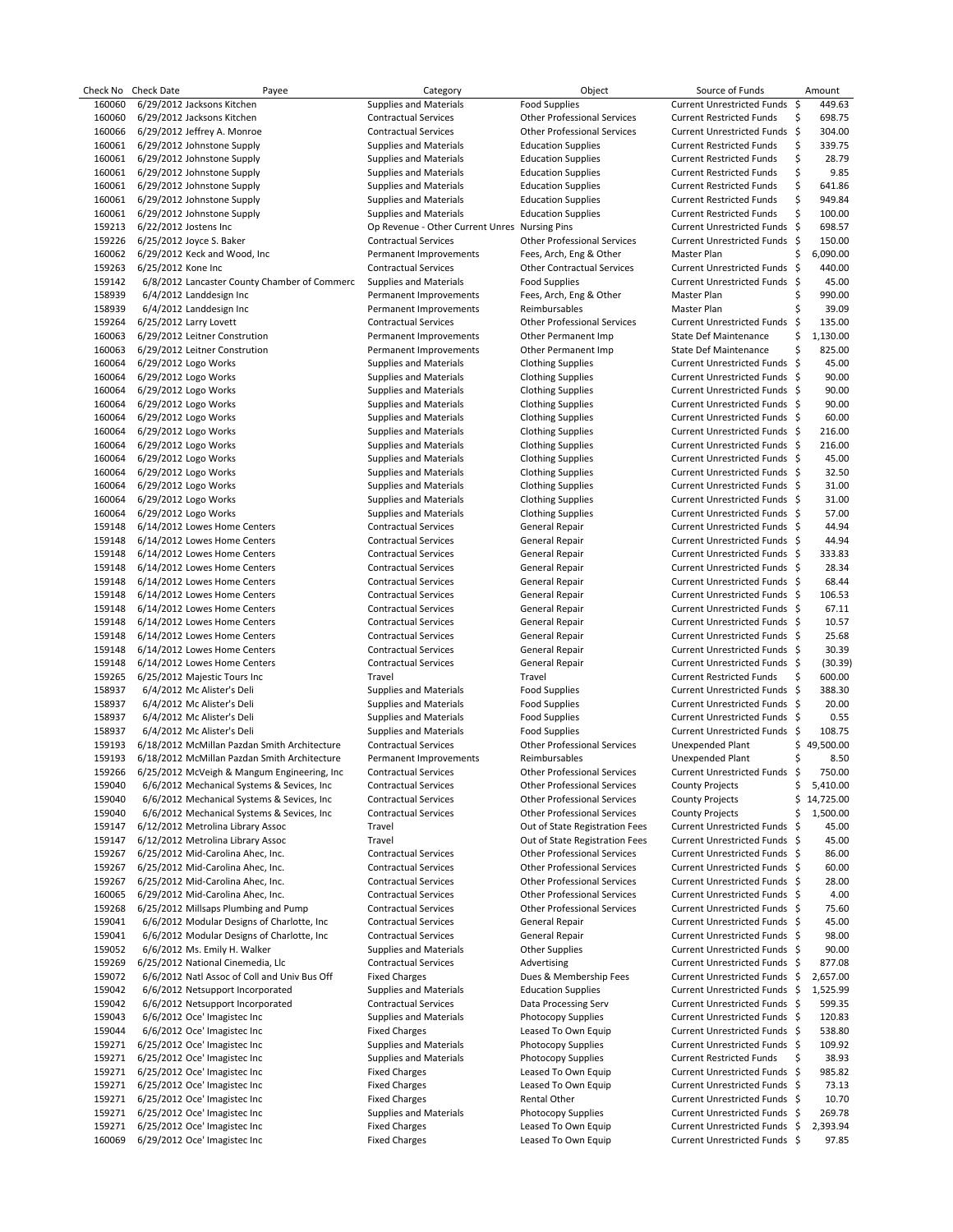|                  | Check No Check Date  | Payee                                                                          | Category                                                   | Object                                                       | Source of Funds                                                |     | Amount      |
|------------------|----------------------|--------------------------------------------------------------------------------|------------------------------------------------------------|--------------------------------------------------------------|----------------------------------------------------------------|-----|-------------|
| 159097<br>159097 |                      | 6/7/2012 Office of Insurance Services                                          | <b>Current Liabilities</b>                                 | State Opt Life                                               | Current Unrestricted Funds \$<br>Current Unrestricted Funds \$ |     | 5,656.56    |
|                  |                      | 6/7/2012 Office of Insurance Services<br>6/7/2012 Office of Insurance Services | <b>Current Liabilities</b>                                 | <b>State Dental Employee</b>                                 |                                                                |     | 1,921.56    |
| 159097           |                      |                                                                                | <b>Current Liabilities</b>                                 | State Insurance Employee                                     | Current Unrestricted Funds \$45,067.56                         |     | 116.56      |
| 159097<br>159097 |                      | 6/7/2012 Office of Insurance Services<br>6/7/2012 Office of Insurance Services | <b>Current Liabilities</b><br><b>Current Liabilities</b>   | Dep Life Insurance<br>Supp Long Term Disability              | Current Unrestricted Funds \$<br>Current Unrestricted Funds \$ |     | 1,614.94    |
| 159097           |                      | 6/7/2012 Office of Insurance Services                                          | <b>Current Liabilities</b>                                 | Dental Plus Employee                                         | Current Unrestricted Funds \$                                  |     | 3,732.36    |
| 159097           |                      | 6/7/2012 Office of Insurance Services                                          | <b>Current Liabilities</b>                                 | <b>Tobacco Surcharge</b>                                     | Current Unrestricted Funds \$                                  |     | 1,520.00    |
| 159097           |                      | 6/7/2012 Office of Insurance Services                                          | <b>Current Liabilities</b>                                 | State Vison Plan                                             | Current Unrestricted Funds \$                                  |     | 1,330.64    |
| 159045           |                      | 6/6/2012 Ontario Investments Inc                                               | <b>Fixed Charges</b>                                       | Rental Other                                                 | Current Unrestricted Funds \$                                  |     | 156.22      |
| 159272           |                      | 6/25/2012 Ontario Investments Inc                                              | <b>Fixed Charges</b>                                       | Leased To Own Equip                                          | Current Unrestricted Funds \$                                  |     | 196.64      |
| 159272           |                      | 6/25/2012 Ontario Investments Inc                                              | <b>Fixed Charges</b>                                       | Leased To Own Equip                                          | Current Unrestricted Funds \$                                  |     | 189.80      |
| 160070           |                      | 6/29/2012 Ontario Investments Inc                                              | <b>Fixed Charges</b>                                       | Leased To Own Equip                                          | Current Unrestricted Funds \$                                  |     | 1,305.39    |
| 160071           |                      | 6/29/2012 Ontario Investments Inc                                              | <b>Fixed Charges</b>                                       | Leased To Own Equip                                          | Current Unrestricted Funds \$                                  |     | 1,414.35    |
| 159207           |                      | 6/20/2012 Partnership Among S C Academic Libr                                  | <b>Contractual Services</b>                                | Data Processing Serv                                         | Current Unrestricted Funds \$                                  |     | 1.042.00    |
| 159207           |                      | 6/20/2012 Partnership Among S C Academic Libr                                  | <b>Contractual Services</b>                                | Data Processing Serv                                         | Current Unrestricted Funds \$                                  |     | 3,401.00    |
| 159219           | 6/22/2012 Petty Cash |                                                                                | <b>Supplies and Materials</b>                              | Office Supplies                                              | Current Unrestricted Funds \$                                  |     | 58.60       |
| 159219           | 6/22/2012 Petty Cash |                                                                                | <b>Supplies and Materials</b>                              | <b>Food Supplies</b>                                         | Current Unrestricted Funds \$                                  |     | 16.16       |
| 159219           | 6/22/2012 Petty Cash |                                                                                | <b>Supplies and Materials</b>                              | <b>Food Supplies</b>                                         | Current Unrestricted Funds \$                                  |     | 24.31       |
| 159219           | 6/22/2012 Petty Cash |                                                                                | <b>Supplies and Materials</b>                              | Photographic & Audio Vs. Sup.                                | Current Unrestricted Funds \$                                  |     | 22.18       |
| 159219           | 6/22/2012 Petty Cash |                                                                                | <b>Supplies and Materials</b>                              | <b>Education Supplies</b>                                    | Current Unrestricted Funds \$                                  |     | 20.80       |
| 159219           | 6/22/2012 Petty Cash |                                                                                | <b>Supplies and Materials</b>                              | <b>Education Supplies</b>                                    | <b>Current Restricted Funds</b>                                | \$  | 3.21        |
| 160099           |                      |                                                                                |                                                            |                                                              | Current Unrestricted Funds \$                                  |     | 14.89       |
|                  | 6/29/2012 Petty Cash |                                                                                | <b>Current Assets</b>                                      | Petty Cash                                                   | Current Unrestricted Funds \$                                  |     | 276.07      |
| 159273           |                      | 6/25/2012 Porter Paints<br>6/29/2012 Porter Paints                             | <b>Contractual Services</b><br><b>Contractual Services</b> | General Repair                                               |                                                                |     | 85.86       |
| 160072           |                      |                                                                                | <b>Contractual Services</b>                                | General Repair<br><b>General Repair</b>                      | Current Unrestricted Funds \$                                  |     |             |
| 160072           |                      | 6/29/2012 Porter Paints                                                        |                                                            |                                                              | Current Unrestricted Funds \$                                  |     | 10.15       |
| 160072           |                      | 6/29/2012 Porter Paints                                                        | <b>Contractual Services</b>                                | General Repair                                               | Current Unrestricted Funds \$                                  |     | (7.79)      |
| 159046           |                      | 6/6/2012 Quality Cleaning Janitor Services,                                    | <b>Contractual Services</b>                                | <b>Other Professional Services</b>                           | Current Unrestricted Funds \$                                  |     | 500.00      |
| 159274           |                      | 6/25/2012 Quality Cleaning Janitor Services,                                   | <b>Contractual Services</b>                                | <b>Other Professional Services</b>                           | Current Unrestricted Funds \$                                  |     | 500.00      |
| 159275           | 6/25/2012 Quick Fuel |                                                                                | <b>Supplies and Materials</b>                              | Fuel                                                         | Current Unrestricted Funds \$                                  |     | 1,053.44    |
| 158930           |                      | 6/1/2012 YTC Employee                                                          | <b>Current Liabilities</b>                                 | SC Retiremnt Employee/Employer Current Unrestricted Funds \$ |                                                                |     | 634.62      |
| 159276           |                      | 6/25/2012 Rci of Sc Inc                                                        | <b>Contractual Services</b>                                | <b>Other Professional Services</b>                           | Current Unrestricted Funds \$                                  |     | 408.48      |
| 159277           |                      | 6/25/2012 Record Storage Systems                                               | <b>Contractual Services</b>                                | Data Processing Serv                                         | Current Unrestricted Funds \$                                  |     | 141.40      |
| 159185           |                      | 6/15/2012 Reliable Roofing and Repairs                                         | Permanent Improvements                                     | Roofing Repairs & Renov                                      | State Def Maintenance                                          |     | \$48,134.20 |
| 159047           |                      | 6/6/2012 Rittenhouse Book Distributors                                         | Equipment                                                  | Library Books, Maps & Film                                   | Current Unrestricted Funds \$                                  |     | 1,545.26    |
| 159278           |                      | 6/25/2012 Rittenhouse Book Distributors                                        | Equipment                                                  | Library Books, Maps & Film                                   | Current Unrestricted Funds \$                                  |     | 134.71      |
| 159278           |                      | 6/25/2012 Rittenhouse Book Distributors                                        | Equipment                                                  | Library Books, Maps & Film                                   | Current Unrestricted Funds \$                                  |     | 56.98       |
| 159278           |                      | 6/25/2012 Rittenhouse Book Distributors                                        | Equipment                                                  | Library Books, Maps & Film                                   | Current Unrestricted Funds \$                                  |     | 76.96       |
| 159278           |                      | 6/25/2012 Rittenhouse Book Distributors                                        | Equipment                                                  | Library Books, Maps & Film                                   | Current Unrestricted Funds \$                                  |     | 154.29      |
| 159278           |                      | 6/25/2012 Rittenhouse Book Distributors                                        | Equipment                                                  | Library Books, Maps & Film                                   | Current Unrestricted Funds \$                                  |     | 68.49       |
| 159278           |                      | 6/25/2012 Rittenhouse Book Distributors                                        | Equipment                                                  | Library Books, Maps & Film                                   | Current Unrestricted Funds \$                                  |     | 53.90       |
| 160044           |                      | 6/29/2012 Robert Barnette, JR                                                  | <b>Contractual Services</b>                                | <b>Other Professional Services</b>                           | Current Unrestricted Funds \$                                  |     | 3,430.00    |
| 159048           |                      | 6/6/2012 Rock Hill Industrial Piping and Fab                                   | Permanent Improvements                                     | Other Permanent Imp                                          | State Def Maintenance                                          | \$  | 7,000.00    |
| 159048           |                      | 6/6/2012 Rock Hill Industrial Piping and Fab                                   | Permanent Improvements                                     | Other Permanent Imp                                          | State Def Maintenance                                          | \$  | 1,700.00    |
| 159048           |                      | 6/6/2012 Rock Hill Industrial Piping and Fab                                   | Permanent Improvements                                     | Other Permanent Imp                                          | State Def Maintenance                                          | \$  | 605.00      |
| 159208           |                      | 6/20/2012 S C Dept of Social Services                                          | Travel                                                     | Travel                                                       | <b>Current Restricted Funds</b>                                | Ś   | 52.59       |
| 159214           |                      | 6/22/2012 S C Patients Compensation Fund                                       | Op Revenue - Other Current Unres Malpractice Insurance     |                                                              | Current Unrestricted Funds \$                                  |     | 1,285.00    |
| 159295           |                      | 6/26/2012 S C Police Chiefs Assoc                                              | Travel                                                     | In State Registration Fee                                    | Current Unrestricted Funds \$                                  |     | 90.00       |
| 159143           |                      | 6/8/2012 S C State Board for Tech and Comp E                                   | <b>Contractual Services</b>                                | <b>Education &amp; Training Serv</b>                         | Current Unrestricted Funds \$                                  |     | 960.00      |
| 159143           |                      | 6/8/2012 S C State Board for Tech and Comp E                                   | <b>Contractual Services</b>                                | <b>Education &amp; Training Serv</b>                         | Current Unrestricted Funds \$                                  |     | 960.00      |
| 159143           |                      | 6/8/2012 S C State Board for Tech and Comp E                                   | <b>Contractual Services</b>                                | <b>Education &amp; Training Serv</b>                         | Current Unrestricted Funds \$                                  |     | 794.12      |
| 159049           |                      | 6/6/2012 Saf Technologies                                                      | <b>Supplies and Materials</b>                              | Other Supplies                                               | Current Unrestricted Funds \$                                  |     | 1,249.34    |
| 159049           |                      | 6/6/2012 Saf Technologies                                                      | <b>Supplies and Materials</b>                              | Other Supplies                                               | Current Unrestricted Funds \$                                  |     | 387.10      |
| 159049           |                      | 6/6/2012 Saf Technologies                                                      | <b>Supplies and Materials</b>                              | Other Supplies                                               | Current Unrestricted Funds \$                                  |     | 100.43      |
| 159050           |                      | 6/6/2012 Sign Techniques                                                       | <b>Contractual Services</b>                                | General Repair                                               | Current Unrestricted Funds \$                                  |     | 850.97      |
| 159050           |                      | 6/6/2012 Sign Techniques                                                       | <b>Contractual Services</b>                                | General Repair                                               | Current Unrestricted Funds \$                                  |     | 1,182.00    |
| 159050           |                      | 6/6/2012 Sign Techniques                                                       | <b>Contractual Services</b>                                | General Repair                                               | Current Unrestricted Funds \$                                  |     | 372.00      |
| 159280           |                      | 6/25/2012 Sign Techniques                                                      | <b>Contractual Services</b>                                | General Repair                                               | Current Unrestricted Funds \$                                  |     | 32.10       |
| 160073           | 6/29/2012 Signarama  |                                                                                | <b>Contractual Services</b>                                | Advertising                                                  | Current Unrestricted Funds \$                                  |     | 1,904.00    |
| 160073           | 6/29/2012 Signarama  |                                                                                | <b>Contractual Services</b>                                | Advertising                                                  | Current Unrestricted Funds                                     | -\$ | 5,936.00    |
| 160073           | 6/29/2012 Signarama  |                                                                                | <b>Contractual Services</b>                                | Advertising                                                  | Current Unrestricted Funds \$                                  |     | 2,854.80    |
| 160073           | 6/29/2012 Signarama  |                                                                                | <b>Contractual Services</b>                                | Advertising                                                  | Current Unrestricted Funds                                     | -\$ | 4,948.32    |
| 160074           |                      | 6/29/2012 Sourceone Healthcare                                                 | <b>Supplies and Materials</b>                              | Medical & Lab Supplies                                       | Current Unrestricted Funds \$                                  |     | 99.51       |
| 159092           |                      | 6/6/2012 Southeastern Paper Group, Inc                                         | Supplies and Materials                                     | Janitorial Supplies                                          | Current Unrestricted Funds \$                                  |     | 300.00      |
| 159093           |                      | 6/6/2012 Southeastern Paper Group, Inc                                         | <b>Supplies and Materials</b>                              | Janitorial Supplies                                          | Current Unrestricted Funds \$                                  |     | 451.75      |
| 159093           |                      | 6/6/2012 Southeastern Paper Group, Inc                                         | <b>Supplies and Materials</b>                              | Janitorial Supplies                                          | Current Unrestricted Funds \$                                  |     | 1,655.46    |
| 159093           |                      | 6/6/2012 Southeastern Paper Group, Inc                                         | <b>Supplies and Materials</b>                              | Janitorial Supplies                                          | Current Unrestricted Funds \$                                  |     | 162.61      |
| 159093           |                      | 6/6/2012 Southeastern Paper Group, Inc                                         | <b>Supplies and Materials</b>                              | Janitorial Supplies                                          | Current Unrestricted Funds \$                                  |     | 137.59      |
| 159093           |                      | 6/6/2012 Southeastern Paper Group, Inc                                         | <b>Supplies and Materials</b>                              | Janitorial Supplies                                          | Current Unrestricted Funds \$                                  |     | 761.31      |
| 159281           |                      | 6/25/2012 Southern Educational Systems                                         | Equipment                                                  | Non Capitalized Equipment                                    | <b>Current Restricted Funds</b>                                |     | \$14,475.00 |
| 159281           |                      | 6/25/2012 Southern Educational Systems                                         | Equipment                                                  | Non Capitalized Equipment                                    | <b>Current Restricted Funds</b>                                | \$  | 1,200.00    |
| 159281           |                      | 6/25/2012 Southern Educational Systems                                         | Equipment                                                  | Non Capitalized Equipment                                    | <b>Current Restricted Funds</b>                                | \$  |             |
| 159281           |                      | 6/25/2012 Southern Educational Systems                                         | Equipment                                                  | Non Capitalized Equipment                                    | <b>Current Restricted Funds</b>                                | \$  | 1,125.00    |
|                  |                      |                                                                                | <b>Fixed Charges</b>                                       | Insurance Non-State                                          | <b>Current Unrestricted Funds</b>                              | -\$ |             |
| 159282           |                      | 6/25/2012 Specialty Risk Inc                                                   |                                                            |                                                              |                                                                |     | 1,311.96    |
| 159079           |                      | 6/6/2012 Standard Insurance Co                                                 | <b>Benefits</b>                                            | Social Security                                              | <b>Current Unrestricted Funds</b>                              | -\$ | 188.41      |
| 159283           |                      | 6/25/2012 Star Bright Janitorial Services                                      | <b>Contractual Services</b>                                | <b>Other Professional Services</b>                           | Current Unrestricted Funds \$                                  |     | 300.00      |
| 159284           |                      | 6/25/2012 Stripe Masters                                                       | <b>Contractual Services</b>                                | General Repair                                               | Current Unrestricted Funds                                     | -\$ | 1,260.00    |
| 159284           |                      | 6/25/2012 Stripe Masters                                                       | <b>Contractual Services</b>                                | General Repair                                               | Current Unrestricted Funds \$                                  |     | 180.00      |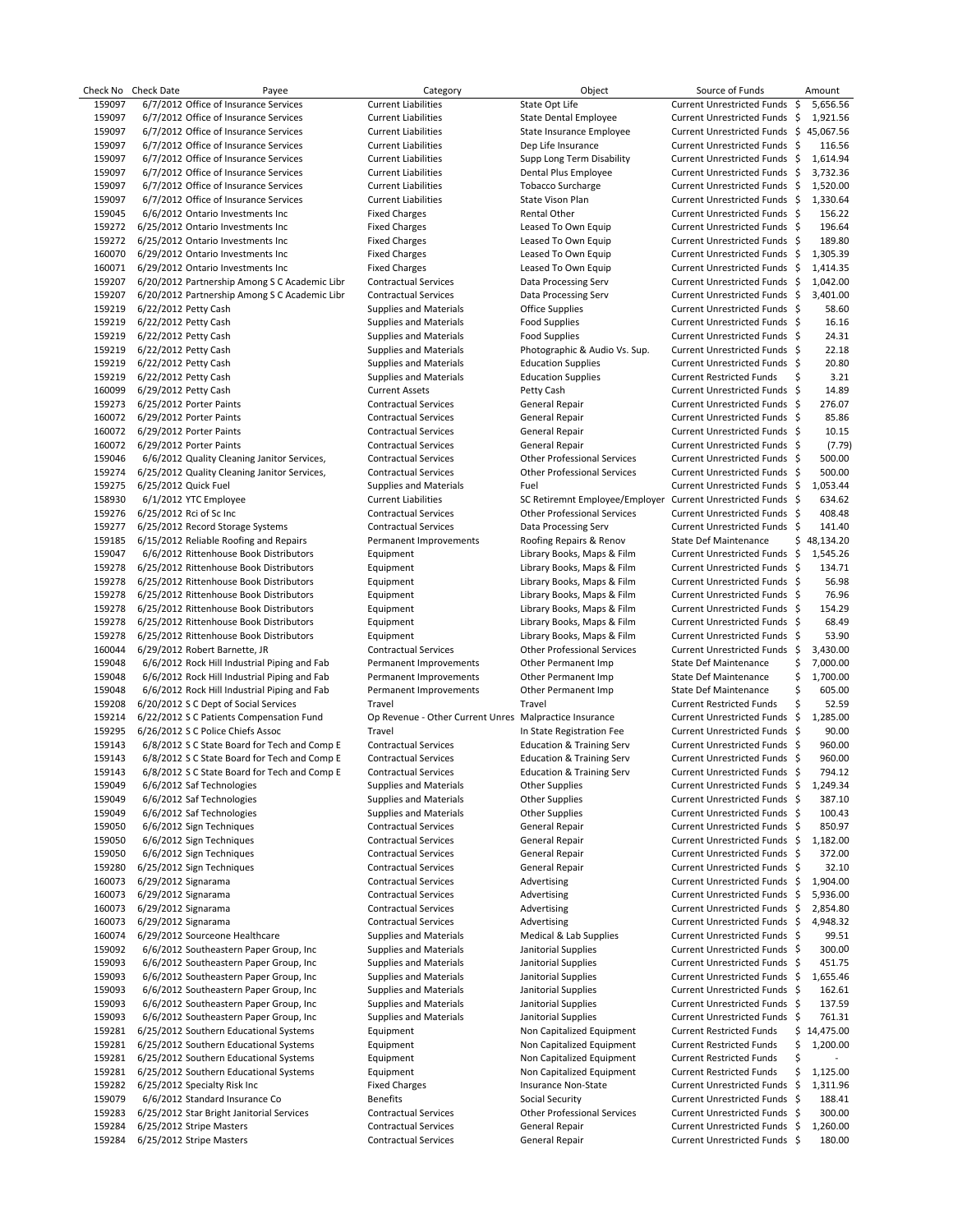| Check No | <b>Check Date</b> | Payee                                        | Category                      | Object                               | Source of Funds                 | Amount       |
|----------|-------------------|----------------------------------------------|-------------------------------|--------------------------------------|---------------------------------|--------------|
| 159284   |                   | 6/25/2012 Stripe Masters                     | <b>Contractual Services</b>   | General Repair                       | Current Unrestricted Funds \$   | 60.00        |
| 159099   |                   | 6/8/2012 Sysco Food Services of Charlotte LI | <b>Supplies and Materials</b> | <b>Food Supplies</b>                 | Current Unrestricted Funds \$   | (44.90)      |
| 159099   |                   | 6/8/2012 Sysco Food Services of Charlotte Ll | <b>Supplies and Materials</b> | <b>Food Supplies</b>                 | Current Unrestricted Funds \$   | 927.06       |
| 159099   |                   | 6/8/2012 Sysco Food Services of Charlotte Ll | <b>Supplies and Materials</b> | <b>Food Supplies</b>                 | Current Unrestricted Funds \$   | 911.97       |
| 159099   |                   | 6/8/2012 Sysco Food Services of Charlotte LI | <b>Supplies and Materials</b> | Food Supplies                        | Current Unrestricted Funds \$   | 1,414.39     |
| 159099   |                   | 6/8/2012 Sysco Food Services of Charlotte Ll | <b>Supplies and Materials</b> | <b>Food Supplies</b>                 | Current Unrestricted Funds \$   | 884.03       |
| 159285   |                   | 6/25/2012 Techsmith Corp                     | <b>Supplies and Materials</b> | <b>Education Supplies</b>            | Current Unrestricted Funds \$   | 358.00       |
| 159220   |                   | 6/22/2012 Tg&r Landscape                     | Permanent Improvements        | Landscaping                          | Master Plan                     | \$45,401.00  |
| 160054   |                   | 6/29/2012 The Gale Group                     | Equipment                     | Library Books, Maps & Film           | Current Unrestricted Funds \$   | 268.28       |
| 160054   |                   | 6/29/2012 The Gale Group                     | Equipment                     | Library Books, Maps & Film           | Current Unrestricted Funds \$   | 443.19       |
| 160077   | 6/29/2012 UPMC    |                                              | <b>Contractual Services</b>   | <b>Education &amp; Training Serv</b> | Current Unrestricted Funds \$   | 2,500.00     |
| 160077   | 6/29/2012 UPMC    |                                              | <b>Contractual Services</b>   | <b>Education &amp; Training Serv</b> | Current Unrestricted Funds \$   | 7,500.00     |
| 159083   |                   | 6/6/2012 U S Bankruptcy Court                | <b>Current Liabilities</b>    | Court Order Levy                     | Current Unrestricted Funds \$   | 820.00       |
| 159051   |                   | 6/6/2012 U Save Auto Rental                  | Travel                        | In State Transportation              | Current Unrestricted Funds \$   | 163.62       |
| 159051   |                   | 6/6/2012 U Save Auto Rental                  | Travel                        | In State Transportation              | Current Unrestricted Funds \$   | 66.00        |
| 159051   |                   | 6/6/2012 U Save Auto Rental                  | Travel                        | In State Transportation              | Current Unrestricted Funds \$   | 64.90        |
| 159051   |                   | 6/6/2012 U Save Auto Rental                  | Travel                        | In State Transportation              | <b>Current Restricted Funds</b> | \$<br>104.94 |
| 159051   |                   | 6/6/2012 U Save Auto Rental                  | Travel                        | In State Transportation              | Current Unrestricted Funds \$   | 64.40        |
| 159051   |                   | 6/6/2012 U Save Auto Rental                  | Travel                        | In State Transportation              | Current Unrestricted Funds \$   | 121.09       |
| 159051   |                   | 6/6/2012 U Save Auto Rental                  | Travel                        | In State Transportation              | <b>Current Restricted Funds</b> | \$<br>184.33 |
| 159051   |                   | 6/6/2012 U Save Auto Rental                  | Travel                        | Out of State Other Trans             | Current Unrestricted Funds \$   | 99.46        |
| 159051   |                   | 6/6/2012 U Save Auto Rental                  | Travel                        | In State Transportation              | Current Unrestricted Funds \$   | 54.10        |
| 159286   |                   | 6/25/2012 U Save Auto Rental                 | Travel                        | In State Transportation              | Current Unrestricted Funds \$   | 56.17        |
| 159286   |                   | 6/25/2012 U Save Auto Rental                 | Travel                        | In State Transportation              | <b>Current Restricted Funds</b> | \$<br>85.79  |
| 159286   |                   | 6/25/2012 U Save Auto Rental                 | Travel                        | In State Transportation              | <b>Current Restricted Funds</b> | \$<br>142.63 |
| 160076   |                   | 6/29/2012 U Save Auto Rental                 | Travel                        | In State Transportation              | Current Unrestricted Funds \$   | 51.16        |
| 159209   |                   | 6/20/2012 University of South Carolina       | <b>Current Assets</b>         | Prepaid Expenses                     | Current Unrestricted Funds \$   | 555.00       |
| 159209   |                   | 6/20/2012 University of South Carolina       | <b>Current Assets</b>         | Prepaid Expenses                     | Current Unrestricted Funds \$   | 555.00       |
| 159209   |                   | 6/20/2012 University of South Carolina       | <b>Current Assets</b>         | Prepaid Expenses                     | Current Unrestricted Funds \$   | 555.00       |
| 159209   |                   | 6/20/2012 University of South Carolina       | <b>Current Assets</b>         | Prepaid Expenses                     | Current Unrestricted Funds \$   | 555.00       |
| 159287   |                   | 6/25/2012 Valley Proteins, Inc.              | <b>Contractual Services</b>   | <b>Other Professional Services</b>   | Current Unrestricted Funds \$   | 275.00       |
|          |                   |                                              | <b>Contractual Services</b>   | <b>Utilities</b>                     | Current Unrestricted Funds \$   | 159.96       |
| 159053   |                   | 6/6/2012 Waste Management of the Carolinas   |                               |                                      |                                 |              |
| 159054   |                   | 6/6/2012 West Group                          | Equipment                     | Library Books, Maps & Film           | Current Unrestricted Funds \$   | 63.00        |
| 159055   |                   | 6/6/2012 White Office Furniture              | <b>Supplies and Materials</b> | <b>Other Supplies</b>                | Current Unrestricted Funds \$   | 5,671.20     |
| 159055   |                   | 6/6/2012 White Office Furniture              | <b>Supplies and Materials</b> | <b>Other Supplies</b>                | Current Unrestricted Funds \$   | 4,302.60     |
| 159055   |                   | 6/6/2012 White Office Furniture              | <b>Supplies and Materials</b> | <b>Other Supplies</b>                | Current Unrestricted Funds \$   | 1,877.25     |
| 159055   |                   | 6/6/2012 White Office Furniture              | <b>Supplies and Materials</b> | <b>Other Supplies</b>                | Current Unrestricted Funds \$   | 586.81       |
| 159055   |                   | 6/6/2012 White Office Furniture              | <b>Supplies and Materials</b> | <b>Other Supplies</b>                | Current Unrestricted Funds \$   | 186.14       |
| 159055   |                   | 6/6/2012 White Office Furniture              | <b>Supplies and Materials</b> | <b>Other Supplies</b>                | Current Unrestricted Funds \$   | 312.21       |
| 160043   |                   | 6/29/2012 Winthrop Athletics                 | <b>Fixed Charges</b>          | Rental Other                         | Current Unrestricted Funds \$   | 4,155.86     |
| 159210   |                   | 6/20/2012 York Technical College Foundation  | <b>Fixed Charges</b>          | Rent Non State                       | Current Unrestricted Funds \$   | 1,666.66     |
| 159210   |                   | 6/20/2012 York Technical College Foundation  | <b>Fixed Charges</b>          | Rent Non State                       | Current Unrestricted Funds \$   | 1,666.66     |
| 159210   |                   | 6/20/2012 York Technical College Foundation  | <b>Fixed Charges</b>          | Rent Non State                       | Current Unrestricted Funds \$   | 3,082.37     |
| 159210   |                   | 6/20/2012 York Technical College Foundation  | <b>Fixed Charges</b>          | Rent Non State                       | Current Unrestricted Funds \$   | 1,607.53     |
| 158936   |                   | 6/4/2012 YTC Employee                        | <b>Supplies and Materials</b> | <b>Maintenance Supplies</b>          | Current Unrestricted Funds \$   | 749.00       |
| 159088   |                   | 6/6/2012 YTC Employee                        | Travel                        | Out of State Air Trans               | Current Unrestricted Funds \$   | 406.20       |
| 159088   |                   | 6/6/2012 YTC Employee                        | Travel                        | Out of State Priv Auto               | Current Unrestricted Funds \$   | 24.24        |
| 159088   |                   | 6/6/2012 YTC Employee                        | Travel                        | Out of State Registration Fees       | Current Unrestricted Funds \$   | 340.00       |
| 159088   |                   | 6/6/2012 YTC Employee                        | Travel                        | Out of State Misc Travel             | Current Unrestricted Funds \$   | 20.00        |
| 159088   |                   | 6/6/2012 YTC Employee                        | Travel                        | Out of State Meals                   | Current Unrestricted Funds \$   | 137.00       |
| 159088   |                   | 6/6/2012 YTC Employee                        | Travel                        | Out of State Other Trans             | Current Unrestricted Funds \$   | 25.00        |
| 159262   |                   | 6/25/2012 YTC Employee                       | <b>Supplies and Materials</b> | <b>Maintenance Supplies</b>          | Current Unrestricted Funds \$   | 149.69       |
| 159262   |                   | 6/25/2012 YTC Employee                       | <b>Supplies and Materials</b> | <b>Maintenance Supplies</b>          | Current Unrestricted Funds \$   | 234.03       |
| 159262   |                   | 6/25/2012 YTC Employee                       | Supplies and Materials        | <b>Maintenance Supplies</b>          | Current Unrestricted Funds \$   | (234.03)     |
| 159262   |                   | 6/25/2012 YTC Employee                       | <b>Supplies and Materials</b> | Maintenance Supplies                 | Current Unrestricted Funds \$   | 149.69       |
| 159262   |                   | 6/25/2012 YTC Employee                       | <b>Supplies and Materials</b> | <b>Maintenance Supplies</b>          | Current Unrestricted Funds \$   | 234.03       |
| 160084   |                   | 6/29/2012 YTC Employee                       | Travel                        | Non Deductible Meals                 | Current Unrestricted Funds \$   | 7.00         |
| 160088   |                   | 6/29/2012 YTC Employee                       | Travel                        | Out of State Meals                   | Current Unrestricted Funds \$   | 89.00        |
|          |                   |                                              |                               |                                      |                                 |              |
| 160089   |                   | 6/29/2012 YTC Employee                       | Travel                        | Non Deductible Meals                 | Current Unrestricted Funds \$   | 7.00         |
| 160091   |                   | 6/29/2012 YTC Employee                       | Travel                        | In State Priv Auto                   | Current Unrestricted Funds \$   | 102.52       |
| 160091   |                   | 6/29/2012 YTC Employee                       | Travel                        | In State Meals                       | Current Unrestricted Funds \$   | 13.00        |
| E0003196 |                   | 6/4/2012 YTC Employee                        | Travel                        | In State Priv Auto                   | <b>Current Restricted Funds</b> | \$<br>45.45  |
| E0003197 |                   | 6/4/2012 YTC Employee                        | Travel                        | In State Priv Auto                   | Current Unrestricted Funds \$   | 71.71        |
| E0003197 |                   | 6/4/2012 YTC Employee                        | Travel                        | In State Registration Fee            | Current Unrestricted Funds \$   | 30.00        |
| E0003198 |                   | 6/4/2012 YTC Employee                        | Travel                        | In State Priv Auto                   | Current Unrestricted Funds \$   | 17.74        |
| E0003199 |                   | 6/4/2012 YTC Employee                        | Travel                        | In State Priv Auto                   | Current Unrestricted Funds \$   | 44.82        |
| E0003200 |                   | 6/4/2012 YTC Employee                        | Travel                        | In State Priv Auto                   | <b>Current Restricted Funds</b> | \$<br>44.92  |
| E0003201 |                   | 6/4/2012 YTC Employee                        | Travel                        | In State Priv Auto                   | Current Unrestricted Funds \$   | 16.00        |
| E0003201 |                   | 6/4/2012 YTC Employee                        | Travel                        | In State Priv Auto                   | Current Unrestricted Funds \$   | 32.00        |
| E0003202 |                   | 6/4/2012 YTC Employee                        | Travel                        | In State Lodging                     | Current Unrestricted Funds \$   | 100.00       |
| E0003202 |                   | 6/4/2012 YTC Employee                        | Travel                        | Travel                               | Current Unrestricted Funds \$   | 70.00        |
| E0003203 |                   | 6/4/2012 YTC Employee                        | Travel                        | In State Priv Auto                   | <b>Current Restricted Funds</b> | \$<br>69.19  |
| E0003203 |                   | 6/4/2012 YTC Employee                        | Travel                        | In State Priv Auto                   | <b>Current Restricted Funds</b> | \$<br>34.25  |
| E0003203 |                   | 6/4/2012 YTC Employee                        | Travel                        | In State Priv Auto                   | <b>Current Restricted Funds</b> | \$<br>145.84 |
| E0003203 |                   | 6/4/2012 YTC Employee                        | Travel                        | In State Meals                       | <b>Current Restricted Funds</b> | \$<br>7.00   |
| E0003203 |                   | 6/4/2012 YTC Employee                        | Travel                        | In State Misc Travel Exp             | <b>Current Restricted Funds</b> | \$<br>9.00   |
| E0003204 |                   | 6/4/2012 YTC Employee                        | Travel                        | In State Priv Auto                   | Current Unrestricted Funds \$   | 117.48       |
|          |                   |                                              |                               |                                      |                                 |              |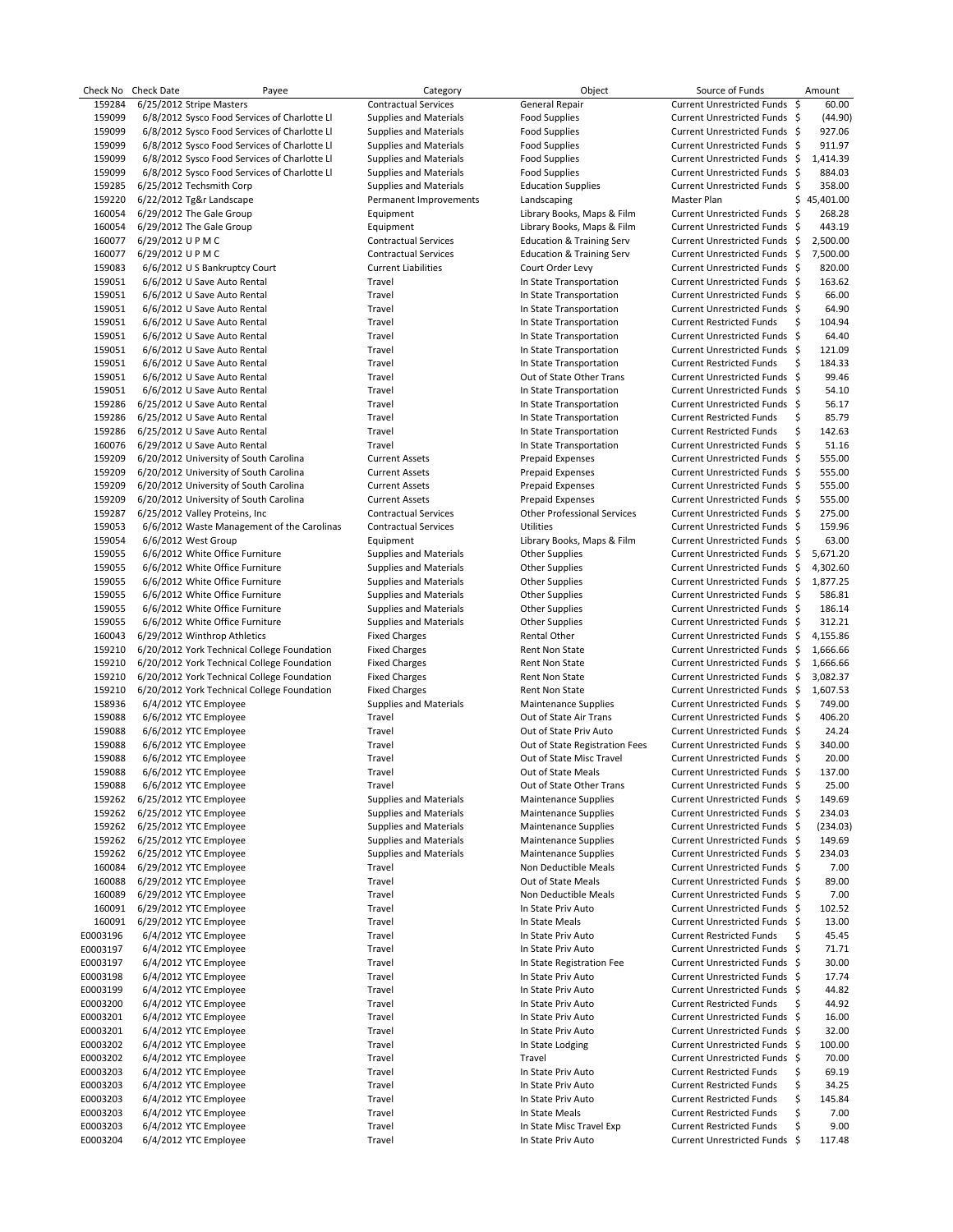|                      | Check No Check Date                              | Payee | Category                    | Object                                   | Source of Funds                                                  |    | Amount         |
|----------------------|--------------------------------------------------|-------|-----------------------------|------------------------------------------|------------------------------------------------------------------|----|----------------|
| E0003205             | 6/4/2012 YTC Employee                            |       | Travel                      | Out of State Air Trans                   | Current Unrestricted Funds \$                                    |    | 50.00          |
| E0003205             | 6/4/2012 YTC Employee                            |       | Travel                      | Out of State Other Trans                 | Current Unrestricted Funds \$                                    |    | 40.00          |
| E0003205             | 6/4/2012 YTC Employee                            |       | Travel                      | Out of State Registration Fees           | Current Unrestricted Funds \$                                    |    | 265.00         |
| E0003205             | 6/4/2012 YTC Employee                            |       | Travel                      | Out of State Meals                       | Current Unrestricted Funds \$                                    |    | 121.00         |
| E0003207             | 6/4/2012 YTC Employee                            |       | Travel                      | In State Priv Auto                       | Current Unrestricted Funds \$                                    |    | 73.73          |
| E0003221             | 6/7/2012 YTC Employee                            |       | Travel                      | In State Priv Auto                       | Current Unrestricted Funds \$                                    |    | 50.50          |
| E0003222             | 6/7/2012 YTC Employee                            |       | Travel                      | In State Priv Auto                       | Current Unrestricted Funds \$                                    |    | 75.75          |
| E0003223             | 6/7/2012 YTC Employee                            |       | Travel                      | In State Priv Auto                       | Current Unrestricted Funds \$                                    |    | 25.25          |
| E0003224             | 6/7/2012 YTC Employee                            |       | Travel                      | In State Priv Auto                       | Current Unrestricted Funds \$                                    |    | 25.25          |
| E0003225             | 6/7/2012 YTC Employee                            |       | Travel                      | In State Priv Auto                       | Current Unrestricted Funds \$                                    |    | 29.87          |
| E0003225             | 6/7/2012 YTC Employee                            |       | Travel                      | In State Priv Auto                       | Current Unrestricted Funds \$                                    |    | 59.74          |
| E0003226             | 6/7/2012 YTC Employee                            |       | Travel                      | In State Priv Auto                       | Current Unrestricted Funds \$                                    |    | 300.00         |
| E0003226             | 6/7/2012 YTC Employee                            |       | Travel                      | In State Priv Auto                       | Current Unrestricted Funds \$                                    |    | 27.00          |
| E0003228             | 6/8/2012 YTC Employee                            |       | Travel                      | In State Priv Auto                       | Current Unrestricted Funds \$                                    |    | 70.70          |
| E0003228             | 6/8/2012 YTC Employee                            |       | Travel                      | Non Deductible Meals                     | Current Unrestricted Funds \$                                    |    | 7.00           |
| E0003228             | 6/8/2012 YTC Employee                            |       | Travel                      | In State Priv Auto                       | Current Unrestricted Funds \$                                    |    | 80.80          |
| E0003229             | 6/8/2012 YTC Employee                            |       | Travel                      | Non Deductible Meals                     | Current Unrestricted Funds \$                                    |    | 7.00           |
| E0003229             | 6/8/2012 YTC Employee                            |       | Travel                      | In State Priv Auto                       | Current Unrestricted Funds \$                                    |    | 40.90          |
| E0003230             | 6/8/2012 YTC Employee                            |       | <b>Contractual Services</b> | <b>Other Professional Services</b>       | Current Unrestricted Funds \$                                    |    | 2,062.32       |
| E0003231             | 6/8/2012 YTC Employee                            |       | <b>Contractual Services</b> | <b>Education &amp; Training Serv</b>     | Current Unrestricted Funds \$                                    |    | 2,000.00       |
| E0003232             | 6/8/2012 YTC Employee                            |       | Travel                      | Out of State Air Trans                   | Current Unrestricted Funds \$                                    |    | 336.20         |
| E0003232             | 6/8/2012 YTC Employee                            |       | Travel                      | Out of State Priv Auto                   | Current Unrestricted Funds \$                                    |    | 36.36          |
| E0003232             | 6/8/2012 YTC Employee                            |       | Travel                      | Out of State Lodging                     | Current Unrestricted Funds \$                                    |    | 1,213.25       |
| E0003232             | 6/8/2012 YTC Employee                            |       | Travel                      | Out of State Misc Travel                 | Current Unrestricted Funds \$                                    |    | 96.00          |
| E0003232             | 6/8/2012 YTC Employee                            |       | Travel                      | Out of State Meals                       | Current Unrestricted Funds \$                                    |    | 160.00         |
| E0003232             | 6/8/2012 YTC Employee                            |       | Travel                      | Out of State Air Trans                   | Current Unrestricted Funds \$                                    |    | 50.00          |
| E0003233             | 6/8/2012 YTC Employee                            |       | Travel                      | In State Lodging                         | Current Unrestricted Funds \$                                    |    | 312.76         |
| E0003233             | 6/8/2012 YTC Employee                            |       | Travel                      | In State Misc Travel Exp                 | Current Unrestricted Funds \$                                    |    | 8.52           |
| E0003233             | 6/8/2012 YTC Employee                            |       | Travel                      | In State Meals                           | Current Unrestricted Funds \$                                    |    | 37.00          |
| E0003242             | 6/18/2012 YTC Employee                           |       | Travel                      | In State Priv Auto                       | Current Unrestricted Funds \$                                    |    | 119.69         |
| E0003242             | 6/18/2012 YTC Employee                           |       | Travel                      | In State Meals                           | Current Unrestricted Funds \$                                    |    | 39.96          |
| E0003243             | 6/20/2012 YTC Employee                           |       | Travel                      | In State Priv Auto                       | <b>Current Restricted Funds</b>                                  | \$ | 48.23          |
| E0003244             | 6/22/2012 YTC Employee                           |       | Travel                      | In State Priv Auto                       | <b>Current Restricted Funds</b>                                  | \$ | 67.38          |
| E0003245             | 6/22/2012 YTC Employee                           |       | <b>Contractual Services</b> | Telephone                                | <b>Current Restricted Funds</b>                                  | \$ | 156.77         |
| E0003246             | 6/22/2012 YTC Employee                           |       | Travel                      | In State Priv Auto                       | Current Unrestricted Funds \$                                    |    | 29.29          |
| E0003246             | 6/22/2012 YTC Employee                           |       | Travel                      | In State Priv Auto                       | Current Unrestricted Funds \$                                    |    | 227.25         |
| E0003247             | 6/22/2012 YTC Employee                           |       | Travel                      | In State Priv Auto                       | Current Unrestricted Funds \$                                    |    | 136.79         |
| E0003249             | 6/25/2012 YTC Employee                           |       | Travel                      | Out of State Priv Auto                   | Current Unrestricted Funds \$                                    |    | 450.00         |
| E0003249             | 6/25/2012 YTC Employee                           |       | Travel                      | Out of State Registration Fees           | Current Unrestricted Funds \$                                    |    | 1,195.00       |
| E0003249             | 6/25/2012 YTC Employee                           |       | Travel                      | Out of State Meals                       | Current Unrestricted Funds \$                                    |    | 111.00         |
| E0003250             | 6/26/2012 YTC Employee                           |       | Travel                      | In State Priv Auto                       | Current Unrestricted Funds \$                                    |    | 21.03          |
| E0003250             | 6/26/2012 YTC Employee                           |       | Travel                      | In State Priv Auto                       | Current Unrestricted Funds \$                                    |    | 21.03          |
| E0003250             | 6/26/2012 YTC Employee                           |       | Travel                      | In State Priv Auto                       | Current Unrestricted Funds \$                                    |    | 95.84          |
| E0003251             | 6/26/2012 YTC Employee                           |       | Travel                      | In State Priv Auto                       | Current Unrestricted Funds \$                                    |    | 44.47          |
| E0003252             | 6/26/2012 YTC Employee                           |       | Travel                      | In State Priv Auto                       | Current Unrestricted Funds \$                                    |    | 108.08         |
| E0003252             | 6/26/2012 YTC Employee                           |       | Travel                      | In State Priv Auto                       | Current Unrestricted Funds \$                                    |    | 117.61         |
| E0003252             | 6/26/2012 YTC Employee                           |       | Travel                      | In State Priv Auto                       | Current Unrestricted Funds \$                                    |    | 51.82          |
| E0003252             | 6/26/2012 YTC Employee                           |       | Travel                      | In State Priv Auto                       | Current Unrestricted Funds \$<br>Current Unrestricted Funds \$   |    | 25.21          |
| E0003252             | 6/26/2012 YTC Employee                           |       | Travel                      | In State Priv Auto                       |                                                                  |    | 23.97          |
| E0003382             | 6/29/2012 YTC Employee                           |       | Travel                      | In State Priv Auto                       | <b>Current Restricted Funds</b>                                  | \$ | 71.31          |
| E0003384             | 6/29/2012 YTC Employee                           |       | Travel                      | In State Priv Auto                       | Current Restricted Funds                                         | Ş  | 96.82          |
| E0003384             | 6/29/2012 YTC Employee<br>6/29/2012 YTC Employee |       | Travel                      | Travel                                   | <b>Current Restricted Funds</b>                                  | \$ | 99.86          |
| E0003384             |                                                  |       | Travel                      | In State Meals                           | <b>Current Restricted Funds</b>                                  | \$ | 7.00           |
| E0003385<br>E0003385 | 6/29/2012 YTC Employee<br>6/29/2012 YTC Employee |       | Travel<br>Travel            | In State Priv Auto                       | Current Unrestricted Funds \$<br>Current Unrestricted Funds \$   |    | 72.57<br>92.19 |
| E0003386             | 6/29/2012 YTC Employee                           |       | Travel                      | In State Priv Auto<br>In State Priv Auto | Current Unrestricted Funds \$                                    |    | 108.42         |
| E0003387             | 6/29/2012 YTC Employee                           |       | Travel                      | In State Priv Auto                       | Current Unrestricted Funds \$                                    |    | 68.68          |
|                      |                                                  |       | Travel                      | In State Priv Auto                       | Current Unrestricted Funds \$                                    |    | 41.41          |
| E0003388             | 6/29/2012 YTC Employee<br>6/29/2012 YTC Employee |       |                             | In State Meals                           | <b>Current Restricted Funds</b>                                  |    |                |
| E0003389             |                                                  |       | Travel                      |                                          |                                                                  | \$ | 19.00          |
| E0003389<br>E0003389 | 6/29/2012 YTC Employee<br>6/29/2012 YTC Employee |       | Travel                      | In State Priv Auto                       | Current Unrestricted Funds \$<br>Current Unrestricted Funds \$   |    | 11.31          |
| E0003389             | 6/29/2012 YTC Employee                           |       | Travel<br>Travel            | In State Priv Auto<br>In State Priv Auto | Current Unrestricted Funds \$                                    |    | 26.46<br>42.93 |
| E0003390             | 6/29/2012 YTC Employee                           |       | Travel                      | In State Priv Auto                       | Current Unrestricted Funds \$                                    |    | 618.12         |
|                      |                                                  |       |                             |                                          |                                                                  |    |                |
| E0003391<br>E0003392 | 6/29/2012 YTC Employee<br>6/29/2012 YTC Employee |       | Travel<br>Travel            | In State Priv Auto<br>In State Priv Auto | <b>Current Restricted Funds</b><br>Current Unrestricted Funds \$ | \$ | 21.04<br>71.35 |
| E0003392             | 6/29/2012 YTC Employee                           |       | Travel                      | Non Deductible Meals                     | Current Unrestricted Funds \$                                    |    | 7.00           |
| E0003393             | 6/29/2012 YTC Employee                           |       | Travel                      | Non Deductible Meals                     | Current Unrestricted Funds \$                                    |    | 7.00           |
| E0003394             | 6/29/2012 YTC Employee                           |       | Travel                      | Out of State Priv Auto                   | Current Unrestricted Funds \$                                    |    | 26.26          |
| E0003394             | 6/29/2012 YTC Employee                           |       | Travel                      | Out of State Other Trans                 | Current Unrestricted Funds \$                                    |    | 26.40          |
| E0003394             | 6/29/2012 YTC Employee                           |       | Travel                      | Out of State Lodging                     | Current Unrestricted Funds \$                                    |    | 402.50         |
| E0003394             | 6/29/2012 YTC Employee                           |       | Travel                      | Out of State Misc Travel                 | Current Unrestricted Funds \$                                    |    | 12.00          |
| E0003394             | 6/29/2012 YTC Employee                           |       | Travel                      | Out of State Meals                       | Current Unrestricted Funds \$                                    |    | 73.00          |
| E0003395             | 6/29/2012 YTC Employee                           |       | Travel                      | In State Priv Auto                       | Current Unrestricted Funds \$                                    |    | 16.16          |
| E0003395             | 6/29/2012 YTC Employee                           |       | Travel                      | In State Priv Auto                       | Current Unrestricted Funds \$                                    |    | 16.00          |
| E0003396             | 6/29/2012 YTC Employee                           |       | Travel                      | Out of State Priv Auto                   | <b>Current Restricted Funds</b>                                  | \$ | 30.30          |
| E0003396             | 6/29/2012 YTC Employee                           |       | Travel                      | Out of State Other Trans                 | <b>Current Restricted Funds</b>                                  | \$ | 66.00          |
| E0003396             | 6/29/2012 YTC Employee                           |       | Travel                      | Out of State Meals                       | <b>Current Restricted Funds</b>                                  | \$ | 55.00          |
|                      |                                                  |       |                             |                                          |                                                                  |    |                |